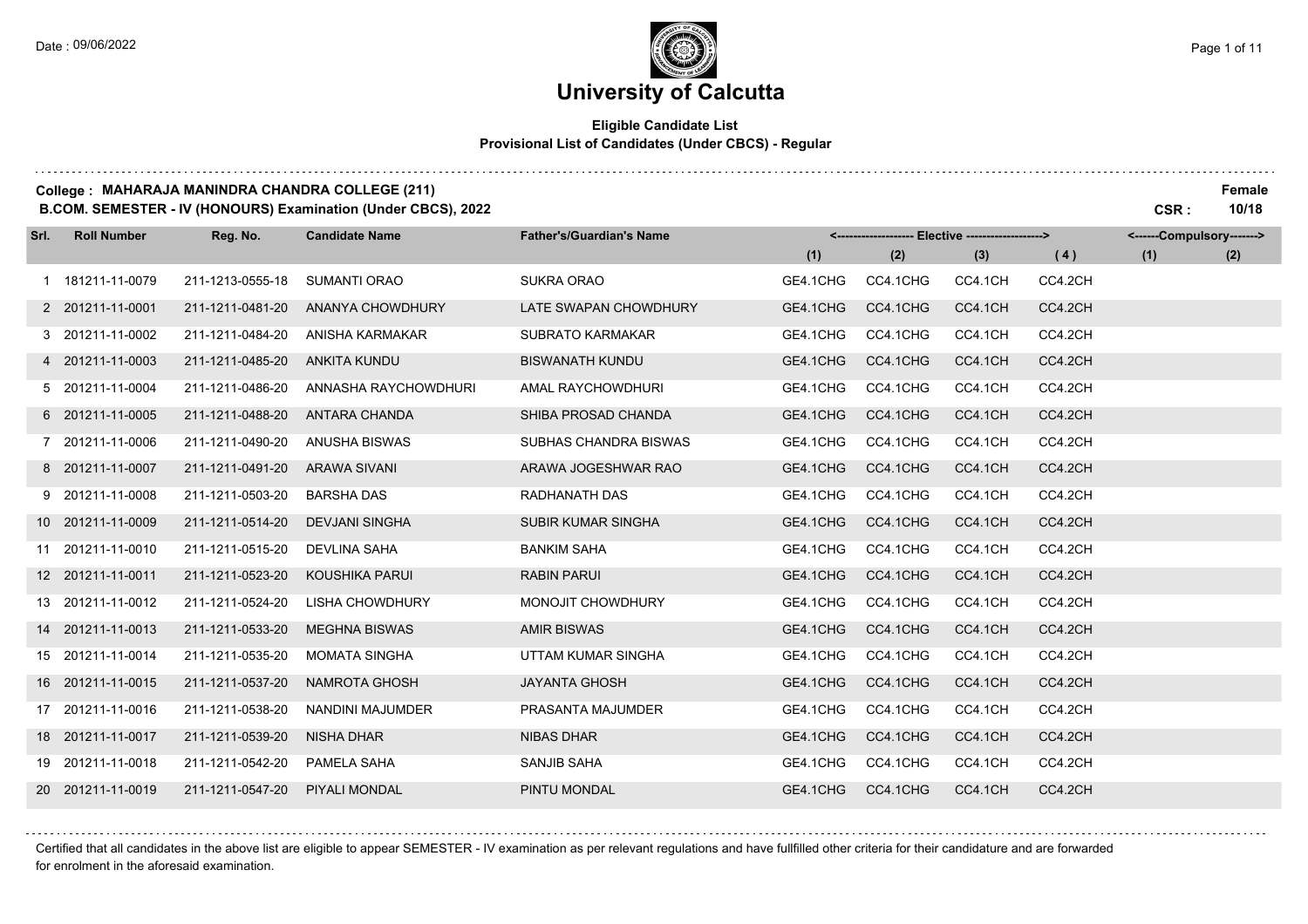## **University of Calcutta**

### **Eligible Candidate List Provisional List of Candidates (Under CBCS) - Regular**

#### **College : MAHARAJA MANINDRA CHANDRA COLLEGE (211) Female**

**B.COM. SEMESTER - IV (HONOURS) Examination (Under CBCS), 2022 CSR : 10/18**

| Srl. | <b>Roll Number</b> | Reg. No.         | <b>Candidate Name</b>     | <b>Father's/Guardian's Name</b> |          | <-------------------- Elective -------------------> |         |         | <------Compulsory-------> |     |
|------|--------------------|------------------|---------------------------|---------------------------------|----------|-----------------------------------------------------|---------|---------|---------------------------|-----|
|      |                    |                  |                           |                                 | (1)      | (2)                                                 | (3)     | (4)     | (1)                       | (2) |
|      | 21 201211-11-0020  | 211-1211-0549-20 | PRERANA MISHRA            | <b>DIBYENDU KANTI MISHRA</b>    | GE4.1CHG | CC4.1CHG                                            | CC4.1CH | CC4.2CH |                           |     |
|      | 22 201211-11-0021  | 211-1211-0550-20 | PUJA DEY                  | JOY DEY                         | GE4.1CHG | CC4.1CHG                                            | CC4.1CH | CC4.2CH |                           |     |
|      | 23 201211-11-0022  | 211-1211-0551-20 | PUJA DUTTA                | SUJOY DUTTA                     | GE4.1CHG | CC4.1CHG                                            | CC4.1CH | CC4.2CH |                           |     |
|      | 24 201211-11-0023  | 211-1211-0552-20 | <b>PUNAM BANERJEE</b>     | UTTAM KUMAR BANERJEE            | GE4.1CHG | CC4.1CHG                                            | CC4.1CH | CC4.2CH |                           |     |
|      | 25 201211-11-0024  | 211-1211-0560-20 | REEMASHREE MAJUMDER       | <b>RATHIN MAJUMDER</b>          | GE4.1CHG | CC4.1CHG                                            | CC4.1CH | CC4.2CH |                           |     |
|      | 26 201211-11-0025  | 211-1211-0581-20 | <b>SARMISTA CHOWDHURY</b> | <b>TARAK CHOWDHURY</b>          | GE4.1CHG | CC4.1CHG                                            | CC4.1CH | CC4.2CH |                           |     |
|      | 27 201211-11-0026  | 211-1211-0586-20 | <b>SHARMI GHOSH</b>       | SADHAN GHOSH                    | GE4.1CHG | CC4.1CHG                                            | CC4.1CH | CC4.2CH |                           |     |
|      | 28 201211-11-0027  | 211-1211-0597-20 | SNEHA SAHA                | DINABANDHU SAHA                 | GE4.1CHG | CC4.1CHG                                            | CC4.1CH | CC4.2CH |                           |     |
|      | 29 201211-11-0028  | 211-1211-0612-20 | <b>SUCHANDA ROY</b>       | PARTHA PRATIM ROY               | GE4.1CHG | CC4.1CHG                                            | CC4.1CH | CC4.2CH |                           |     |
|      | 30 201211-11-0029  | 211-1211-0614-20 | <b>SUGANDHA KUMARI</b>    | PANKAJ THAKUR                   | GE4.1CHG | CC4.1CHG                                            | CC4.1CH | CC4.2CH |                           |     |
|      | 31 201211-11-0030  | 211-1211-0623-20 | TITHI SAHA                | RAJA SAHA                       | GE4.1CHG | CC4.1CHG                                            | CC4.1CH | CC4.2CH |                           |     |
|      | 32 201211-11-0031  | 211-1211-0624-20 | <b>TRINA SAMANTA</b>      | SUDHANGSHU SAMANTA              | GE4.1CHG | CC4.1CHG                                            | CC4.1CH | CC4.2CH |                           |     |
|      | 33 201211-11-0032  | 211-1211-0625-20 | <b>TRISHITA MUKHERJEE</b> | <b>TUSHAR MUKHERJEE</b>         | GE4.1CHG | CC4.1CHG                                            | CC4.1CH | CC4.2CH |                           |     |
|      | 34 201211-11-0033  | 211-1211-0626-20 | <b>TRISHNA PAUL</b>       | <b>MOHAN BASHI PAUL</b>         | GE4.1CHG | CC4.1CHG                                            | CC4.1CH | CC4.2CH |                           |     |
|      | 35 201211-11-0034  | 211-1211-0633-20 | <b>VAISNAVI SHAW</b>      | PREM NATH SHAW                  | GE4.1CHG | CC4.1CHG                                            | CC4.1CH | CC4.2CH |                           |     |
|      | 36 201211-11-0035  | 211-1211-0635-20 | <b>ANKITA SAHA</b>        | PRANGOPAL SAHA                  | GE4.1CHG | CC4.1CHG                                            | CC4.1CH | CC4.2CH |                           |     |
|      | 37 201211-11-0036  | 211-1211-0636-20 | DEBANJALI DAS             | <b>DIPANKAR DAS</b>             | GE4.1CHG | CC4.1CHG                                            | CC4.1CH | CC4.2CH |                           |     |
|      | 38 201211-11-0037  | 211-1211-0637-20 | <b>ESHA MALLICK</b>       | <b>SUNIL MALLICK</b>            | GE4.1CHG | CC4.1CHG                                            | CC4.1CH | CC4.2CH |                           |     |
|      | 39 201211-11-0038  | 211-1211-0638-20 | <b>JUTHIKA SAHA</b>       | <b>BARUN SAHA</b>               | GE4.1CHG | CC4.1CHG                                            | CC4.1CH | CC4.2CH |                           |     |
|      | 40 201211-11-0039  | 211-1211-0641-20 | <b>POULAMI GHOSH</b>      | <b>RANJAN GHOSH</b>             | GE4.1CHG | CC4.1CHG                                            | CC4.1CH | CC4.2CH |                           |     |

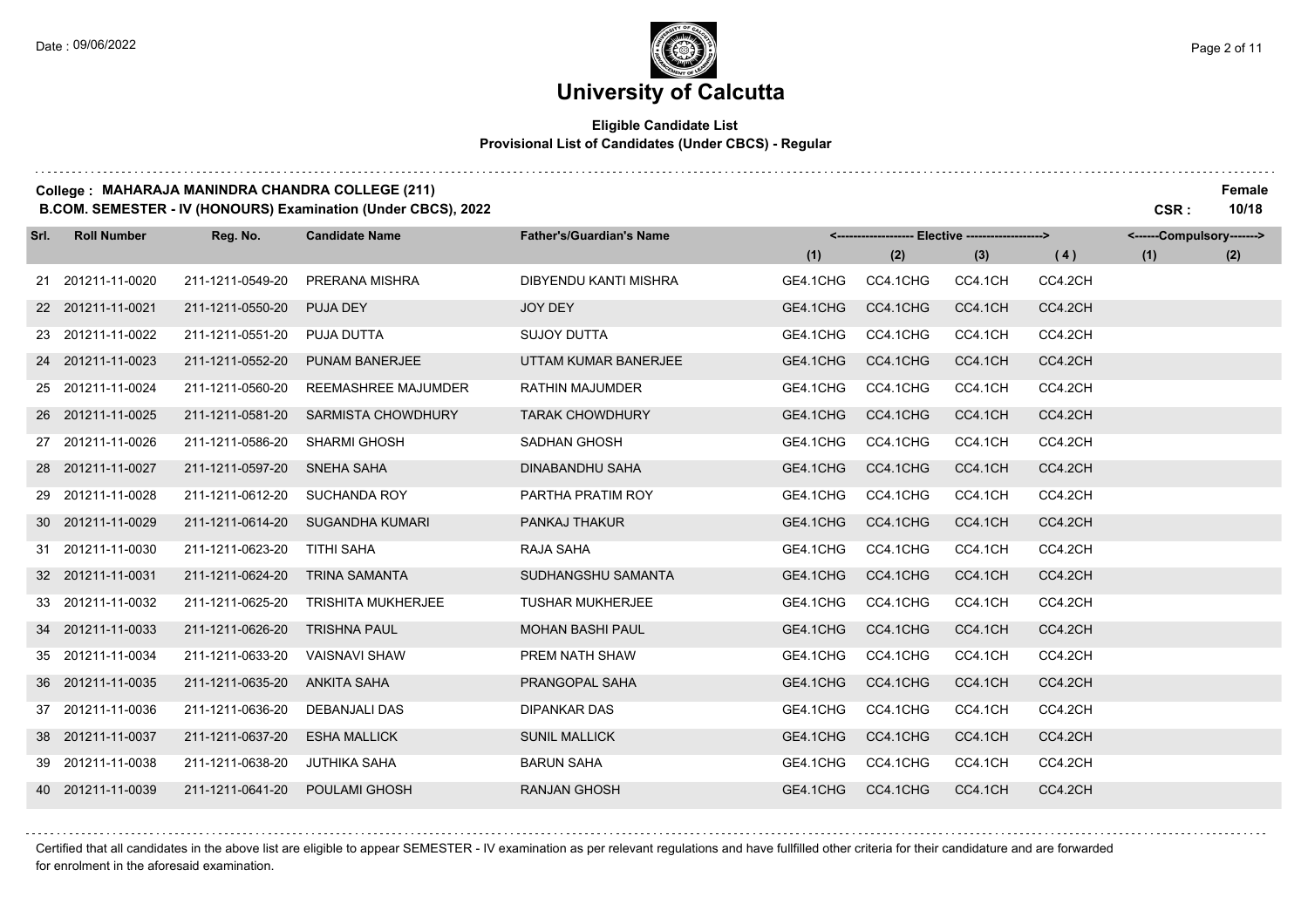## **University of Calcutta**

#### **Eligible Candidate List Provisional List of Candidates (Under CBCS) - Regular**

#### **College : MAHARAJA MANINDRA CHANDRA COLLEGE (211) Female**

**B.COM. SEMESTER - IV (HONOURS) Examination (Under CBCS), 2022 CSR : 10/18**

| Srl. | <b>Roll Number</b> | Reg. No.         | <b>Candidate Name</b>     | <b>Father's/Guardian's Name</b> |          | <-------------------- Elective -------------------> |         |         | <------Compulsory-------> |     |
|------|--------------------|------------------|---------------------------|---------------------------------|----------|-----------------------------------------------------|---------|---------|---------------------------|-----|
|      |                    |                  |                           |                                 | (1)      | (2)                                                 | (3)     | (4)     | (1)                       | (2) |
|      | 41 201211-11-0040  | 211-1211-0643-20 | <b>RAJASREE MUKHERJEE</b> | RAJU MUKHERJEE                  | GE4.1CHG | CC4.1CHG                                            | CC4.1CH | CC4.2CH |                           |     |
|      | 42 201211-11-0041  | 211-1211-0644-20 | <b>RIMA MONDAL</b>        | <b>SUBHAS MONDAL</b>            | GE4.1CHG | CC4.1CHG                                            | CC4.1CH | CC4.2CH |                           |     |
|      | 43 201211-11-0042  | 211-1211-0646-20 | SANGITA SARKAR            | <b>KAMAL SARKAR</b>             | GE4.1CHG | CC4.1CHG                                            | CC4.1CH | CC4.2CH |                           |     |
|      | 44 201211-11-0043  | 211-1211-0647-20 | <b>SAYANI BARUI</b>       | <b>SHAMBHU BARUI</b>            | GE4.1CHG | CC4.1CHG                                            | CC4.1CH | CC4.2CH |                           |     |
|      | 45 201211-11-0044  | 211-1211-0648-20 | SHREYOSHI PODDAR          | <b>JAHORLAL PODDAR</b>          | GE4.1CHG | CC4.1CHG                                            | CC4.1CH | CC4.2CH |                           |     |
|      | 46 201211-11-0045  | 211-1211-0649-20 | <b>SONALI DUTTA</b>       | LATE BENU DUTTA                 | GE4.1CHG | CC4.1CHG                                            | CC4.1CH | CC4.2CH |                           |     |
|      | 47 201211-11-0046  | 211-1211-0650-20 | <b>SRABANI BEPARI</b>     | <b>SUNIL BEPARI</b>             | GE4.1CHG | CC4.1CHG                                            | CC4.1CH | CC4.2CH |                           |     |
|      | 48 201211-11-0047  | 211-1211-0651-20 | <b>SRAYASI DAS</b>        | <b>INDRAJIT DAS</b>             | GE4.1CHG | CC4.1CHG                                            | CC4.1CH | CC4.2CH |                           |     |
|      | 49 201211-11-0048  | 211-1211-0654-20 | <b>CHUMKI GHOSH</b>       | PARIMAL GHOSH                   | GE4.1CHG | CC4.1CHG                                            | CC4.1CH | CC4.2CH |                           |     |
|      | 50 201211-11-0049  | 211-1211-0655-20 | <b>DIYA PAIK</b>          | <b>PRANAB PAIK</b>              | GE4.1CHG | CC4.1CHG                                            | CC4.1CH | CC4.2CH |                           |     |
|      | 51 201211-11-0050  | 211-1211-0658-20 | PEALI DEY                 | <b>RATAN DEY</b>                | GE4.1CHG | CC4.1CHG                                            | CC4.1CH | CC4.2CH |                           |     |
|      | 52 201211-11-0051  | 211-1212-0501-20 | <b>BAKUL MONDAL</b>       | <b>NEMAI MONDAL</b>             | GE4.1CHG | CC4.1CHG                                            | CC4.1CH | CC4.2CH |                           |     |
|      | 53 201211-11-0052  | 211-1212-0516-20 | <b>DONA DOLUI</b>         | <b>MONTU DOLUI</b>              | GE4.1CHG | CC4.1CHG                                            | CC4.1CH | CC4.2CH |                           |     |
|      | 54 201211-11-0053  | 211-1212-0517-20 | <b>HEMLATA DAS</b>        | <b>HARE KRISHNA DAS</b>         | GE4.1CHG | CC4.1CHG                                            | CC4.1CH | CC4.2CH |                           |     |
|      | 55 201211-11-0054  | 211-1212-0525-20 | <b>MADHURIMA DAS</b>      | <b>MANTU DAS</b>                | GE4.1CHG | CC4.1CHG                                            | CC4.1CH | CC4.2CH |                           |     |
|      | 56 201211-11-0055  | 211-1212-0527-20 | <b>MANISHA BISWAS</b>     | <b>MANOJ KUMAR BISWAS</b>       | GE4.1CHG | CC4.1CHG                                            | CC4.1CH | CC4.2CH |                           |     |
|      | 57 201211-11-0056  | 211-1212-0534-20 | MITASHI SIKDAR            | <b>SAMIR SIKDAR</b>             | GE4.1CHG | CC4.1CHG                                            | CC4.1CH | CC4.2CH |                           |     |
|      | 58 201211-11-0057  | 211-1212-0536-20 | NABANITA KIRTANIYA        | KANU KIRTANIYA                  | GE4.1CHG | CC4.1CHG                                            | CC4.1CH | CC4.2CH |                           |     |
|      | 59 201211-11-0058  | 211-1212-0544-20 | PARBATI BARMAN            | <b>NIKHIL BARMAN</b>            | GE4.1CHG | CC4.1CHG                                            | CC4.1CH | CC4.2CH |                           |     |
|      | 60 201211-11-0059  | 211-1212-0555-20 | <b>RAJARSHREE DAS</b>     | <b>LATE SAMIR DAS</b>           | GE4.1CHG | CC4.1CHG                                            | CC4.1CH | CC4.2CH |                           |     |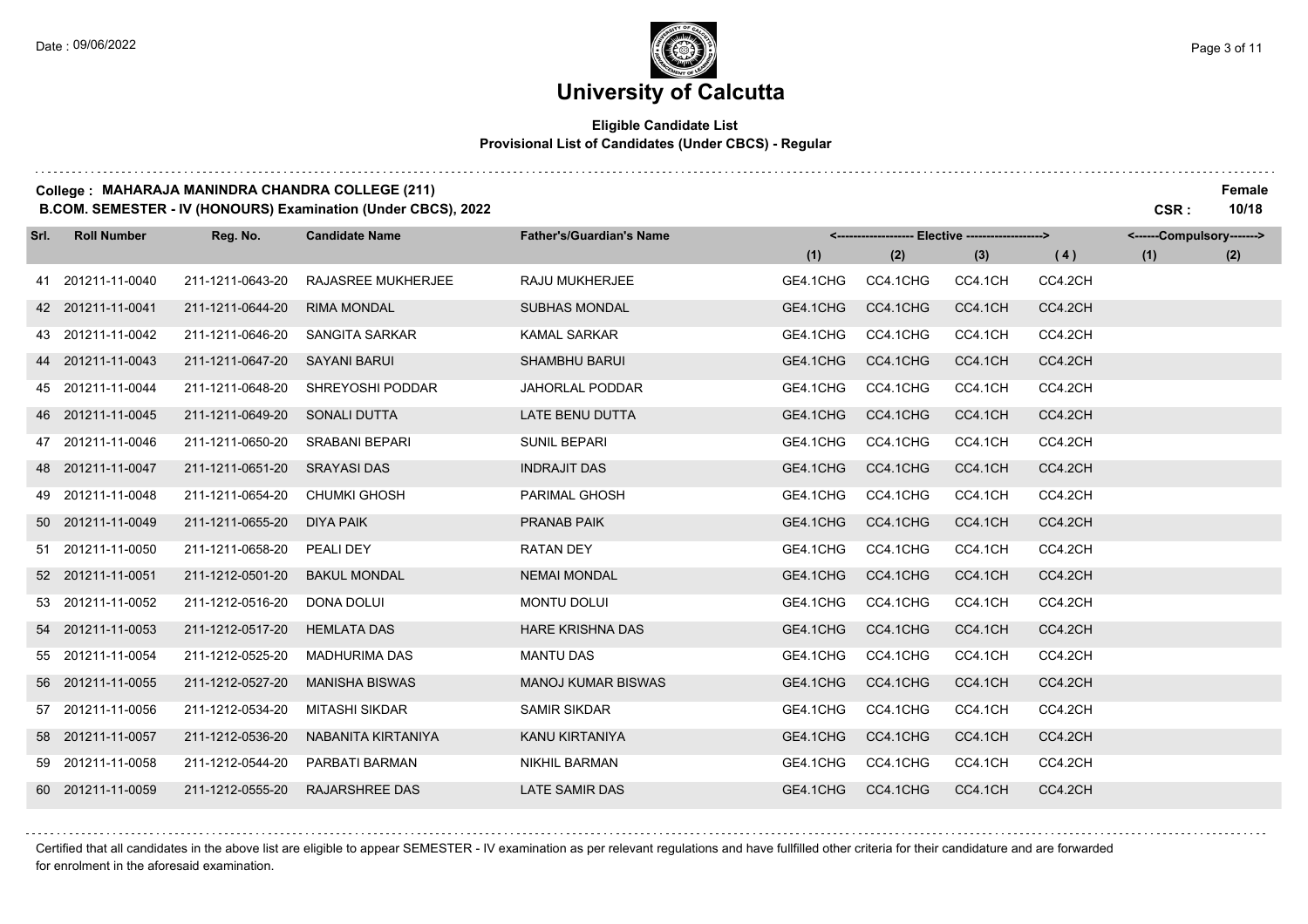### **Eligible Candidate List Provisional List of Candidates (Under CBCS) - Regular**

#### **College : MAHARAJA MANINDRA CHANDRA COLLEGE (211) Female**

**B.COM. SEMESTER - IV (HONOURS) Examination (Under CBCS), 2022 CSR : 10/18**

| Srl. | <b>Roll Number</b> | Reg. No.         | <b>Candidate Name</b>       | <b>Father's/Guardian's Name</b> |          | <------------------- Elective ------------------> |         |         | <------Compulsory-------> |     |
|------|--------------------|------------------|-----------------------------|---------------------------------|----------|---------------------------------------------------|---------|---------|---------------------------|-----|
|      |                    |                  |                             |                                 | (1)      | (2)                                               | (3)     | (4)     | (1)                       | (2) |
|      | 61 201211-11-0060  | 211-1212-0562-20 | <b>RIMPA NASKAR</b>         | <b>SUDIP NASKAR</b>             | GE4.1CHG | CC4.1CHG                                          | CC4.1CH | CC4.2CH |                           |     |
|      | 62 201211-11-0061  | 211-1212-0564-20 | <b>RIYA CHOWDHURY</b>       | <b>LAXMI CHOWDHURY</b>          | GE4.1CHG | CC4.1CHG                                          | CC4.1CH | CC4.2CH |                           |     |
|      | 63 201211-11-0062  | 211-1212-0568-20 | RUPALI MANNA                | SATINATH MANNA                  | GE4.1CHG | CC4.1CHG                                          | CC4.1CH | CC4.2CH |                           |     |
|      | 64 201211-11-0063  | 211-1212-0582-20 | <b>SATHI HALDAR</b>         | SADANANDA HALDAR                | GE4.1CHG | CC4.1CHG                                          | CC4.1CH | CC4.2CH |                           |     |
|      | 65 201211-11-0064  | 211-1212-0583-20 | <b>SATHI SARDAR</b>         | <b>SHYAMAL SARDAR</b>           | GE4.1CHG | CC4.1CHG                                          | CC4.1CH | CC4.2CH |                           |     |
|      | 66 201211-11-0065  | 211-1212-0585-20 | <b>SHAMPA NASKAR</b>        | <b>SANKAR NASKAR</b>            | GE4.1CHG | CC4.1CHG                                          | CC4.1CH | CC4.2CH |                           |     |
|      | 67 201211-11-0066  | 211-1212-0590-20 | <b>SHILPA DAS</b>           | <b>SATYA DAS</b>                | GE4.1CHG | CC4.1CHG                                          | CC4.1CH | CC4.2CH |                           |     |
|      | 68 201211-11-0067  | 211-1212-0595-20 | <b>SMRITI HALDER</b>        | <b>SUNIL HALDER</b>             | GE4.1CHG | CC4.1CHG                                          | CC4.1CH | CC4.2CH |                           |     |
|      | 69 201211-11-0068  | 211-1212-0618-20 | <b>SUSHMITA SARKAR</b>      | LATE KANAK SARKAR               | GE4.1CHG | CC4.1CHG                                          | CC4.1CH | CC4.2CH |                           |     |
|      | 70 201211-11-0069  | 211-1212-0619-20 | <b>SUSMITA DAS</b>          | KANAI LAL DAS                   | GE4.1CHG | CC4.1CHG                                          | CC4.1CH | CC4.2CH |                           |     |
|      | 71 201211-11-0070  | 211-1213-0540-20 | <b>NISHA SARDAR</b>         | <b>SUKHEN SARDAR</b>            | GE4.1CHG | CC4.1CHG                                          | CC4.1CH | CC4.2CH |                           |     |
|      | 72 201211-11-0071  | 211-1214-0587-20 | <b>SHASHWATI GHOSH</b>      | <b>SAMIR KUMAR GHOSH</b>        | GE4.1CHG | CC4.1CHG                                          | CC4.1CH | CC4.2CH |                           |     |
|      | 73 201211-11-0072  | 211-1214-0596-20 | SNAHA MITRA                 | RAJU MITRA                      | GE4.1CHG | CC4.1CHG                                          | CC4.1CH | CC4.2CH |                           |     |
|      | 74 201211-11-0073  | 211-1214-0613-20 | <b>SUDIPA KARMAKAR</b>      | <b>BABLU KARMAKAR</b>           | GE4.1CHG | CC4.1CHG                                          | CC4.1CH | CC4.2CH |                           |     |
|      | 75 201211-11-0074  | 211-1214-0620-20 | <b>TANISKA BASAK</b>        | <b>BISHNUPADA BASAK</b>         | GE4.1CHG | CC4.1CHG                                          | CC4.1CH | CC4.2CH |                           |     |
|      | 76 201211-11-0075  | 211-1215-0546-20 | <b>PARVASE KHATUN</b>       | ABU TAHER MOLLA                 | GE4.1CHG | CC4.1CHG                                          | CC4.1CH | CC4.2CH |                           |     |
|      | 77 201211-11-0076  | 211-1215-0569-20 | <b>SABAKUN NAHAR</b>        | ABDUL KADER MOLLA               | GE4.1CHG | CC4.1CHG                                          | CC4.1CH | CC4.2CH |                           |     |
|      | 78 201211-11-0077  | 211-1215-0572-20 | <b>SALMA KHATUN</b>         | <b>MD SURAUDDIN ALI</b>         | GE4.1CHG | CC4.1CHG                                          | CC4.1CH | CC4.2CH |                           |     |
|      | 79 201211-11-0078  | 211-1215-0577-20 | <b>SANA IQBAL</b>           | <b>JAWAID IQBAL</b>             | GE4.1CHG | CC4.1CHG                                          | CC4.1CH | CC4.2CH |                           |     |
|      | 80 201211-11-0079  | 211-1215-0578-20 | <b>SANIA PARVEEN MONDAL</b> | <b>JAMAL UDDIN MONDAL</b>       | GE4.1CHG | CC4.1CHG                                          | CC4.1CH | CC4.2CH |                           |     |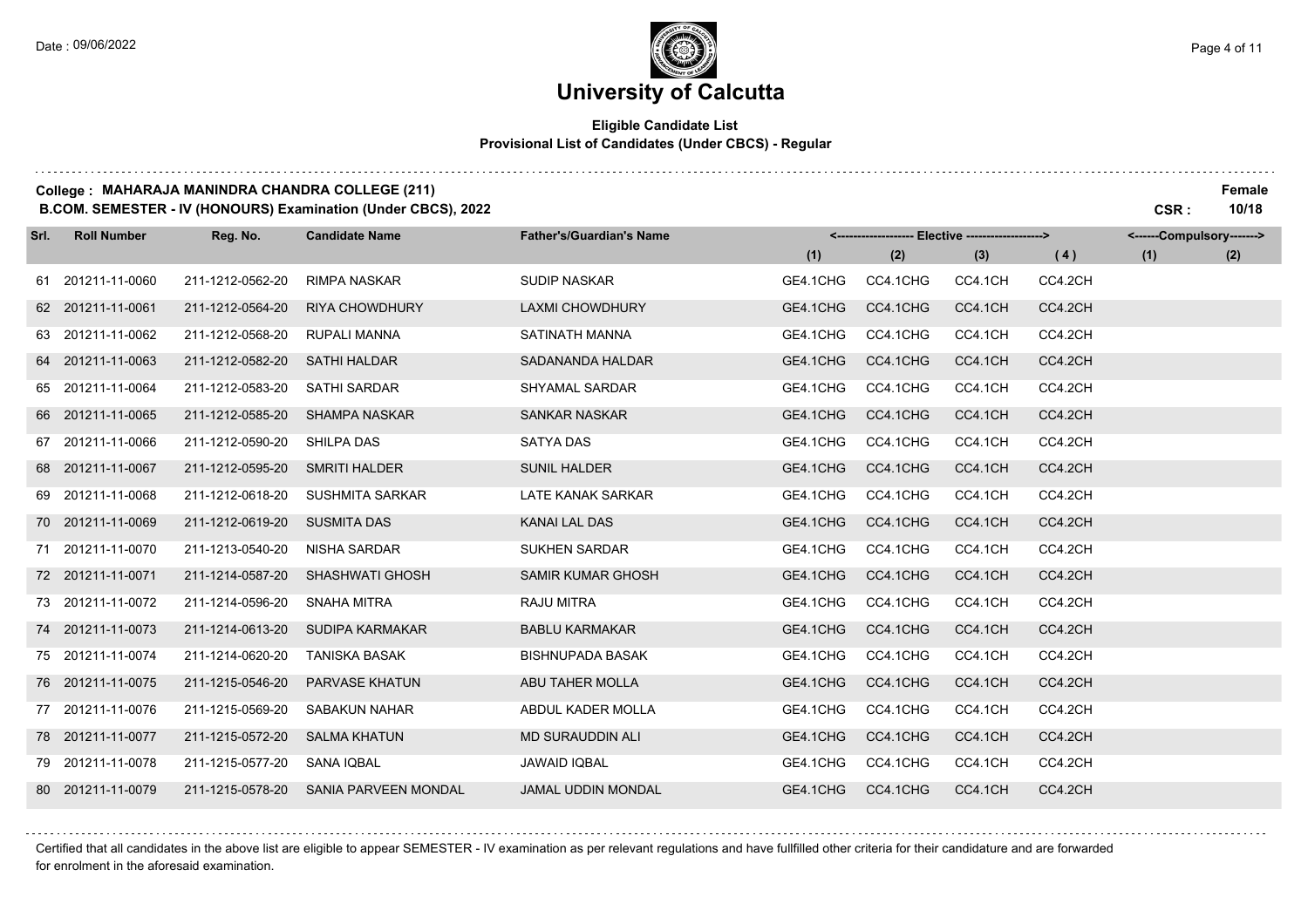. . . . . . . .

# **University of Calcutta**

### **Eligible Candidate List Provisional List of Candidates (Under CBCS) - Regular**

#### **College : MAHARAJA MANINDRA CHANDRA COLLEGE (211) Female**

**B.COM. SEMESTER - IV (HONOURS) Examination (Under CBCS), 2022 CSR : 10/18**

| Srl. | <b>Roll Number</b> | Reg. No.         | <b>Candidate Name</b> | <b>Father's/Guardian's Name</b> | <------------------- Elective ------------------> |          |         |         | <------Compulsory-------> |     |  |
|------|--------------------|------------------|-----------------------|---------------------------------|---------------------------------------------------|----------|---------|---------|---------------------------|-----|--|
|      |                    |                  |                       |                                 | (1)                                               | (2)      | (3)     | (4)     | (1)                       | (2) |  |
|      | 81 201211-11-0159  | 211-1211-1083-20 | <b>SHREYA BANIK</b>   | <b>SRI DULAL BANIK</b>          | GE4.1CHG                                          | CC4.1CHG | CC4.1CH | CC4.2CH |                           |     |  |
|      | 82 201211-11-0160  | 211-1211-1084-20 | SOUMOSHREE SEAL       | SIBASISH SEAL                   | GE4.1CHG                                          | CC4.1CHG | CC4.1CH | CC4.2CH |                           |     |  |
|      | 83 201211-11-0161  | 211-1212-1080-20 | <b>DRISHA MONDAL</b>  | <b>BHOLA MONDAL</b>             | GE4.1CHG                                          | CC4.1CHG | CC4.1CH | CC4.2CH |                           |     |  |
|      | 84 201211-11-0162  | 211-1212-1081-20 | <b>RIYA BARMAN</b>    | RATHINDRA BARMAN                | GE4.1CHG                                          | CC4.1CHG | CC4.1CH | CC4.2CH |                           |     |  |
|      | 85 201211-11-0163  | 211-1212-1085-20 | <b>SUJATA MONDAL</b>  | KANAI MONDAL                    | GE4.1CHG                                          | CC4.1CHG | CC4.1CH | CC4.2CH |                           |     |  |
|      | 86 201211-11-0164  | 211-1214-1086-20 | <b>TAMALIKA ROY</b>   | <b>BIPLAB ROY</b>               | GE4.1CHG                                          | CC4.1CHG | CC4.1CH | CC4.2CH |                           |     |  |
|      | 87 201211-11-0171  | 211-1212-1117-20 | SUMITI RAJAK          | LT SHANKAR RAJAK                | GE4.1CHG                                          | CC4.1CHG | CC4.1CH | CC4.2CH |                           |     |  |
|      | 88 201211-11-0173  | 211-1211-1123-20 | RIYA DAS              | RAJU CH DAS                     | GE4.1CHG                                          | CC4.1CHG | CC4.1CH | CC4.2CH |                           |     |  |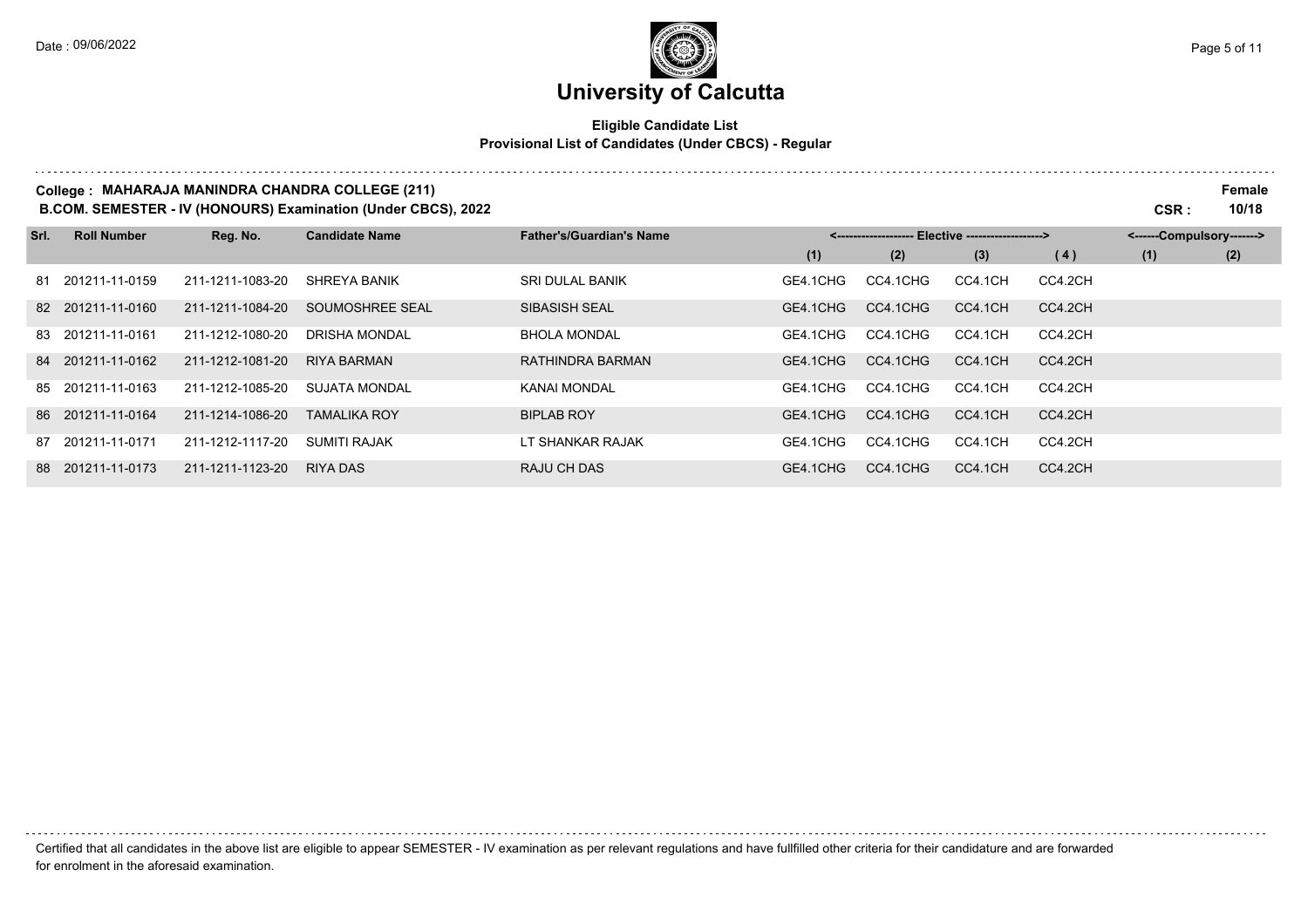. . . . . . . . . .

### **University of Calcutta**

### **Eligible Candidate List Provisional List of Candidates (Under CBCS) - Regular**

#### **College : MAHARAJA MANINDRA CHANDRA COLLEGE (211) Male**

**B.COM. SEMESTER - IV (HONOURS) Examination (Under CBCS), 2022 CSR : 10/18**

| Srl. | <b>Roll Number</b> | Reg. No.         | <b>Candidate Name</b>    | <b>Father's/Guardian's Name</b> |          | <-------------------- Elective -------------------> |         |         | <------Compulsory-------> |     |
|------|--------------------|------------------|--------------------------|---------------------------------|----------|-----------------------------------------------------|---------|---------|---------------------------|-----|
|      |                    |                  |                          |                                 | (1)      | (2)                                                 | (3)     | (4)     | (1)                       | (2) |
|      | 1 181211-21-0094   | 211-1112-0525-18 | SOURAV MAJUMDER          | LATE BIDYUT MAJUMDER            | GE4.1CHG | CC4.1CHG                                            | CC4.1CH | CC4.2CH |                           |     |
|      | 2 191211-21-0045   | 211-1111-0558-19 | NITISH KUMAR SINGH       | YOGENDRA SINGH                  | GE4.1CHG | CC4.1CHG                                            | CC4.1CH | CC4.2CH |                           |     |
|      | 3 191211-21-0089   | 211-1111-0540-19 | SHIVAM JAISWAL           | ANAND KUMAR JAISWAL             | GE4.1CHG | CC4.1CHG                                            | CC4.1CH | CC4.2CH |                           |     |
|      | 4 191211-21-0094   | 211-1111-0469-19 | <b>SOURAV SAHA</b>       | DILIP KUMAR SAHA                | GE4.1CHG | CC4.1CHG                                            | CC4.1CH | CC4.2CH |                           |     |
|      | 5 191211-21-0118   | 211-1111-0420-19 | <b>TAPABRATA SAHA</b>    | TULSHI BHUSHAN SAHA             | GE4.1CHG | CC4.1CHG                                            | CC4.1CH | CC4.2CH |                           |     |
|      | 6 201211-21-0001   | 211-1111-0475-20 | <b>AKASH BOSE</b>        | <b>SUBRATA BOSE</b>             | GE4.1CHG | CC4.1CHG                                            | CC4.1CH | CC4.2CH |                           |     |
|      | 7 201211-21-0002   | 211-1111-0476-20 | AKASH DAS                | <b>SANTI DAS</b>                | GE4.1CHG | CC4.1CHG                                            | CC4.1CH | CC4.2CH |                           |     |
|      | 8 201211-21-0003   | 211-1111-0478-20 | <b>AKASH PAUL</b>        | <b>ARUN PAUL</b>                | GE4.1CHG | CC4.1CHG                                            | CC4.1CH | CC4.2CH |                           |     |
|      | 9 201211-21-0004   | 211-1111-0482-20 | <b>ANIRBAN BOSE</b>      | LATE UJJAL BOSE                 | GE4.1CHG | CC4.1CHG                                            | CC4.1CH | CC4.2CH |                           |     |
|      | 10 201211-21-0005  | 211-1111-0483-20 | <b>ANISH KARATI</b>      | <b>BIKASH KARATI</b>            | GE4.1CHG | CC4.1CHG                                            | CC4.1CH | CC4.2CH |                           |     |
|      | 11 201211-21-0006  | 211-1111-0494-20 | <b>ARNAB DUTTA</b>       | MRINAL KANTI DUTTA              | GE4.1CHG | CC4.1CHG                                            | CC4.1CH | CC4.2CH |                           |     |
|      | 12 201211-21-0007  | 211-1111-0495-20 | <b>ARNAB SEAL</b>        | <b>TARUN KUMAR SEAL</b>         | GE4.1CHG | CC4.1CHG                                            | CC4.1CH | CC4.2CH |                           |     |
|      | 13 201211-21-0008  | 211-1111-0496-20 | <b>ARPAN SEN</b>         | <b>ALOKE SEN</b>                | GE4.1CHG | CC4.1CHG                                            | CC4.1CH | CC4.2CH |                           |     |
|      | 14 201211-21-0009  | 211-1111-0498-20 | <b>AVISHEK DEY</b>       | <b>TUSHAR DEY</b>               | GE4.1CHG | CC4.1CHG                                            | CC4.1CH | CC4.2CH |                           |     |
|      | 15 201211-21-0010  | 211-1111-0499-20 | <b>AYON DHAR</b>         | AJOY DHAR                       | GE4.1CHG | CC4.1CHG                                            | CC4.1CH | CC4.2CH |                           |     |
|      | 16 201211-21-0011  | 211-1111-0500-20 | <b>AYON PAL</b>          | <b>LALIT PAL</b>                | GE4.1CHG | CC4.1CHG                                            | CC4.1CH | CC4.2CH |                           |     |
|      | 17 201211-21-0012  | 211-1111-0504-20 | <b>BHASKAR BHOWMICK</b>  | LATE TAPASH BHOWMICK            | GE4.1CHG | CC4.1CHG                                            | CC4.1CH | CC4.2CH |                           |     |
|      | 18 201211-21-0013  | 211-1111-0506-20 | <b>BIKASH GHOSH</b>      | <b>LALTU GHOSH</b>              | GE4.1CHG | CC4.1CHG                                            | CC4.1CH | CC4.2CH |                           |     |
|      | 19 201211-21-0014  | 211-1111-0510-20 | <b>DEBOPAM MUKHERJEE</b> | <b>BISWANATH MUKHERJEE</b>      | GE4.1CHG | CC4.1CHG                                            | CC4.1CH | CC4.2CH |                           |     |
|      | 20 201211-21-0015  | 211-1111-0512-20 | <b>DEEP SAHA</b>         | NANDAN KUMAR SAHA               | GE4.1CHG | CC4.1CHG                                            | CC4.1CH | CC4.2CH |                           |     |

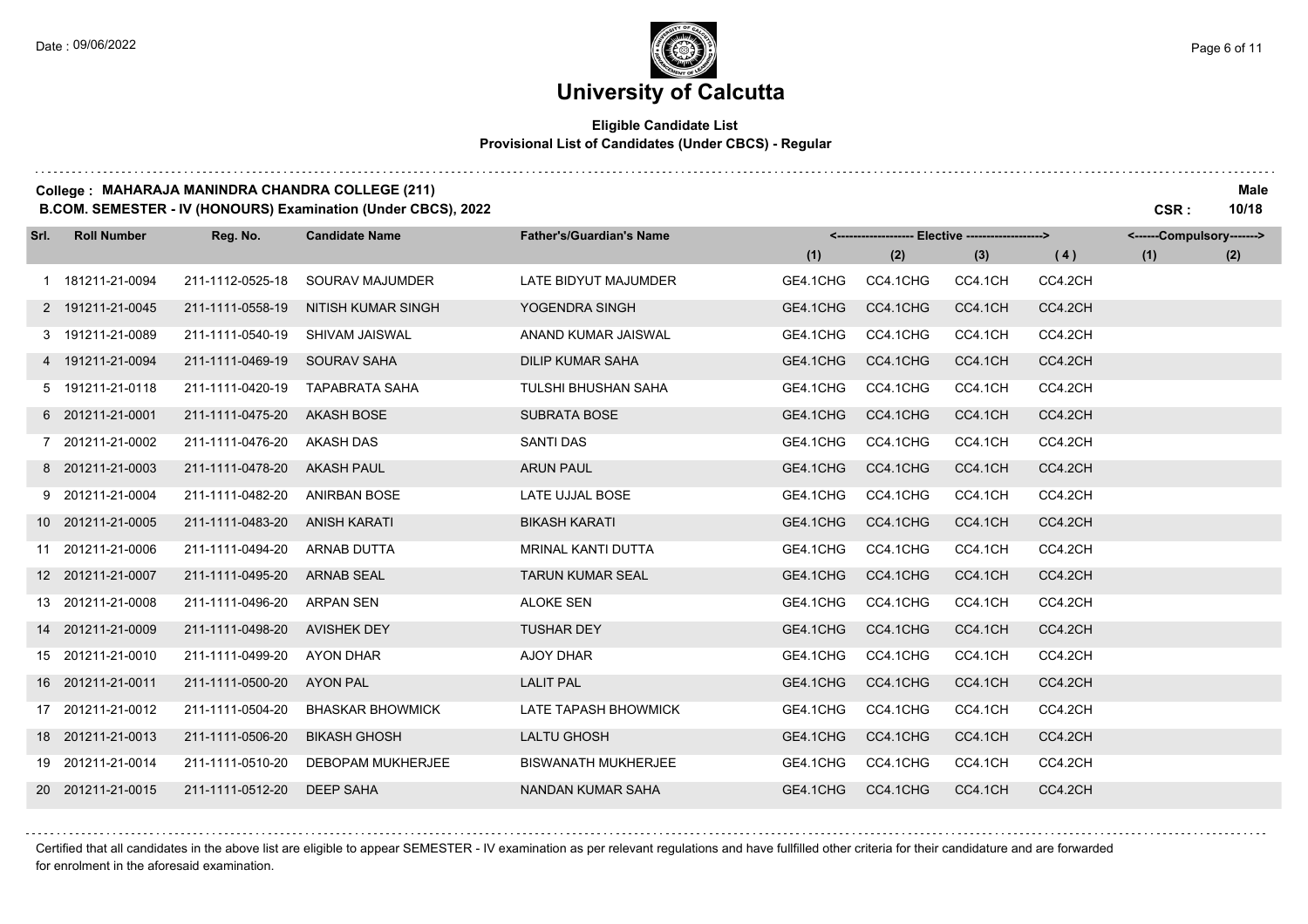## **University of Calcutta**

### **Eligible Candidate List Provisional List of Candidates (Under CBCS) - Regular**

#### **College : MAHARAJA MANINDRA CHANDRA COLLEGE (211) Male**

**B.COM. SEMESTER - IV (HONOURS) Examination (Under CBCS), 2022 CSR : 10/18**

| Srl. | <b>Roll Number</b> | Reg. No.         | <b>Candidate Name</b>     | <b>Father's/Guardian's Name</b> |          | <------------------- Elective ------------------> |         |         | <------Compulsory-------> |     |
|------|--------------------|------------------|---------------------------|---------------------------------|----------|---------------------------------------------------|---------|---------|---------------------------|-----|
|      |                    |                  |                           |                                 | (1)      | (2)                                               | (3)     | (4)     | (1)                       | (2) |
|      | 21 201211-21-0017  | 211-1111-0541-20 | NITYANANDA PAUL           | <b>RAM PAUL</b>                 | GE4.1CHG | CC4.1CHG                                          | CC4.1CH | CC4.2CH |                           |     |
|      | 22 201211-21-0018  | 211-1111-0545-20 | PARTHA PRATIM DEY         | <b>SISIR KUMAR DEY</b>          | GE4.1CHG | CC4.1CHG                                          | CC4.1CH | CC4.2CH |                           |     |
|      | 23 201211-21-0019  | 211-1111-0567-20 | <b>ROHIT SINGH</b>        | <b>AMAN SINGH</b>               | GE4.1CHG | CC4.1CHG                                          | CC4.1CH | CC4.2CH |                           |     |
|      | 24 201211-21-0020  | 211-1111-0574-20 | <b>SAMRAT ACHARJEE</b>    | <b>BISWANATH ACHARJEE</b>       | GE4.1CHG | CC4.1CHG                                          | CC4.1CH | CC4.2CH |                           |     |
|      | 25 201211-21-0021  | 211-1111-0575-20 | <b>SAMRAT ROY</b>         | SANJOY ROY                      | GE4.1CHG | CC4.1CHG                                          | CC4.1CH | CC4.2CH |                           |     |
|      | 26 201211-21-0022  | 211-1111-0576-20 | <b>SAMSUL ALAM BISWAS</b> | <b>MIZANUR BISWAS</b>           | GE4.1CHG | CC4.1CHG                                          | CC4.1CH | CC4.2CH |                           |     |
|      | 27 201211-21-0023  | 211-1111-0579-20 | <b>SANJAY KUNDU</b>       | <b>NIRMAL KUNDU</b>             | GE4.1CHG | CC4.1CHG                                          | CC4.1CH | CC4.2CH |                           |     |
|      | 28 201211-21-0024  | 211-1111-0580-20 | SANJIB HAZRA              | <b>DILIP KUMAR HAZRA</b>        | GE4.1CHG | CC4.1CHG                                          | CC4.1CH | CC4.2CH |                           |     |
|      | 29 201211-21-0025  | 211-1111-0588-20 | SHAYAK KUNDU              | <b>JOYDEB KUNDU</b>             | GE4.1CHG | CC4.1CHG                                          | CC4.1CH | CC4.2CH |                           |     |
|      | 30 201211-21-0026  | 211-1111-0589-20 | SHEKHAR DAS               | <b>SANJIT DAS</b>               | GE4.1CHG | CC4.1CHG                                          | CC4.1CH | CC4.2CH |                           |     |
|      | 31 201211-21-0027  | 211-1111-0591-20 | SHUBHAMOY DEY             | SHYAMAL DEY                     | GE4.1CHG | CC4.1CHG                                          | CC4.1CH | CC4.2CH |                           |     |
|      | 32 201211-21-0028  | 211-1111-0602-20 | SOUMADEEP DAS             | SANJOY DAS                      | GE4.1CHG | CC4.1CHG                                          | CC4.1CH | CC4.2CH |                           |     |
|      | 33 201211-21-0029  | 211-1111-0604-20 | <b>SOURAJIT DAS</b>       | <b>RABIN DAS</b>                | GE4.1CHG | CC4.1CHG                                          | CC4.1CH | CC4.2CH |                           |     |
|      | 34 201211-21-0030  | 211-1111-0605-20 | <b>SOUVICK BASAK</b>      | <b>SUBRATA BASAK</b>            | GE4.1CHG | CC4.1CHG                                          | CC4.1CH | CC4.2CH |                           |     |
|      | 35 201211-21-0031  | 211-1111-0607-20 | SUBHADEEP PAL             | <b>SANKAR PAL</b>               | GE4.1CHG | CC4.1CHG                                          | CC4.1CH | CC4.2CH |                           |     |
|      | 36 201211-21-0032  | 211-1111-0608-20 | <b>SUBHAJIT SAHA</b>      | PANCHANANDA SAHA                | GE4.1CHG | CC4.1CHG                                          | CC4.1CH | CC4.2CH |                           |     |
|      | 37 201211-21-0033  | 211-1111-0610-20 | SUBIR DUTTA               | SUDARSHAN DUTTA                 | GE4.1CHG | CC4.1CHG                                          | CC4.1CH | CC4.2CH |                           |     |
|      | 38 201211-21-0034  | 211-1111-0611-20 | <b>SUBRATO SADHU</b>      | PABITRA SADHU                   | GE4.1CHG | CC4.1CHG                                          | CC4.1CH | CC4.2CH |                           |     |
|      | 39 201211-21-0035  | 211-1111-0615-20 | <b>SUGNIK GHOSH</b>       | AMIT KUMAR GHOSH                | GE4.1CHG | CC4.1CHG                                          | CC4.1CH | CC4.2CH |                           |     |
|      | 40 201211-21-0036  | 211-1111-0616-20 | <b>SUMIT KUMAR DHARA</b>  | <b>SANJOY DHARA</b>             | GE4.1CHG | CC4.1CHG                                          | CC4.1CH | CC4.2CH |                           |     |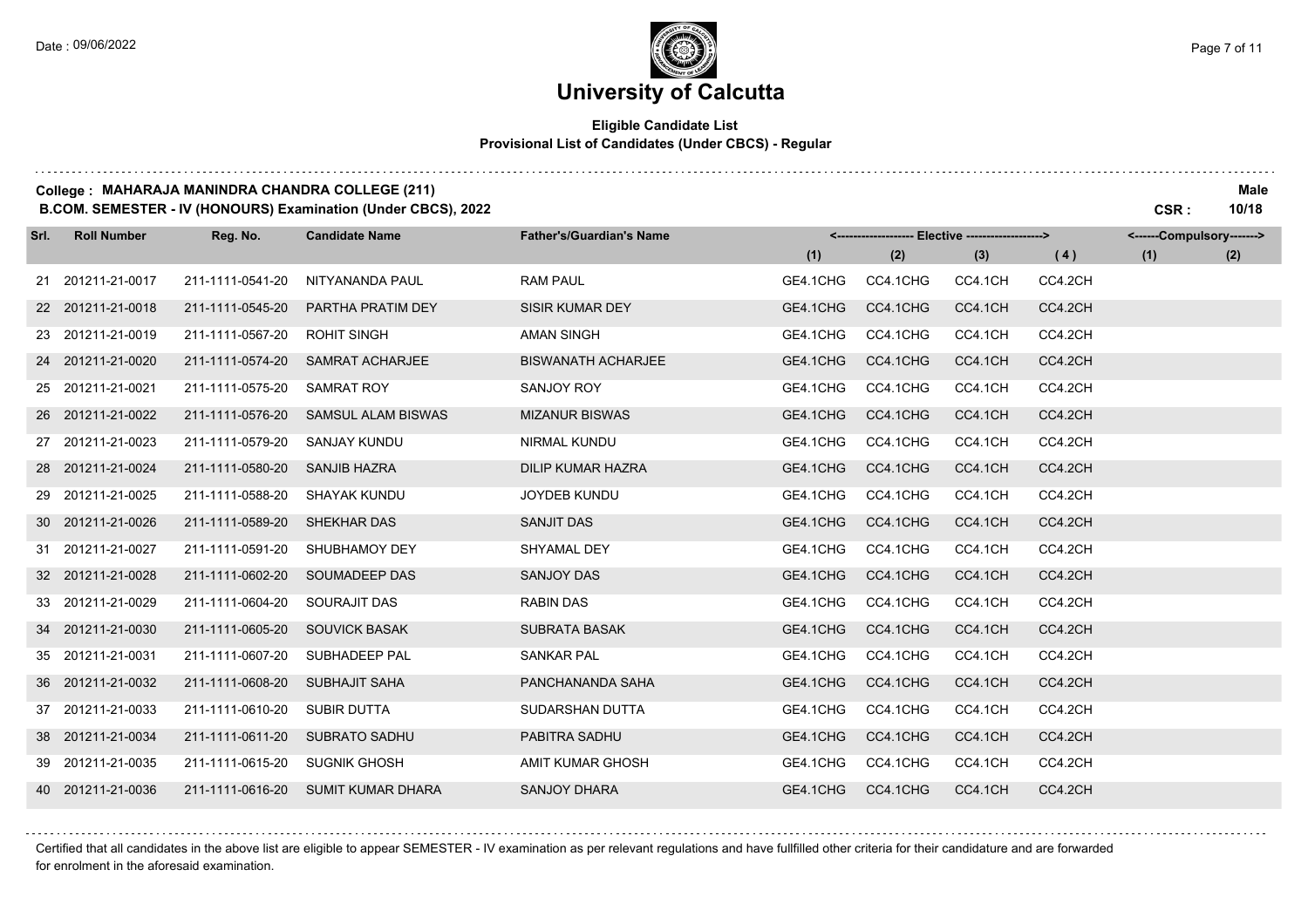## **University of Calcutta**

#### **Eligible Candidate List Provisional List of Candidates (Under CBCS) - Regular**

#### **College : MAHARAJA MANINDRA CHANDRA COLLEGE (211) Male**

**B.COM. SEMESTER - IV (HONOURS) Examination (Under CBCS), 2022 CSR : 10/18**

| Srl. | <b>Roll Number</b> | Reg. No.         | <b>Candidate Name</b>   | <b>Father's/Guardian's Name</b> |          | <------------------- Elective ------------------> |         |         | <------Compulsory-------> |     |
|------|--------------------|------------------|-------------------------|---------------------------------|----------|---------------------------------------------------|---------|---------|---------------------------|-----|
|      |                    |                  |                         |                                 | (1)      | (2)                                               | (3)     | (4)     | (1)                       | (2) |
|      | 41 201211-21-0037  | 211-1111-0617-20 | <b>SURAJIT SARKAR</b>   | NILRATAN SARKAR                 | GE4.1CHG | CC4.1CHG                                          | CC4.1CH | CC4.2CH |                           |     |
|      | 42 201211-21-0038  | 211-1111-0627-20 | <b>TUSAN DEY</b>        | <b>BIMAL DEY</b>                | GE4.1CHG | CC4.1CHG                                          | CC4.1CH | CC4.2CH |                           |     |
|      | 43 201211-21-0039  | 211-1111-0628-20 | <b>TUSHAR KUMAR DEY</b> | <b>BHOLA NATH DEY</b>           | GE4.1CHG | CC4.1CHG                                          | CC4.1CH | CC4.2CH |                           |     |
|      | 44 201211-21-0040  | 211-1111-0629-20 | <b>TUSHAR NATH</b>      | <b>KHITISH NATH</b>             | GE4.1CHG | CC4.1CHG                                          | CC4.1CH | CC4.2CH |                           |     |
|      | 45 201211-21-0041  | 211-1111-0630-20 | <b>TUSHAR ROY</b>       | SANDIP ROY                      | GE4.1CHG | CC4.1CHG                                          | CC4.1CH | CC4.2CH |                           |     |
|      | 46 201211-21-0042  | 211-1111-0639-20 | KUNAL CHAKRABORTY       | <b>KARTICK CHAKRABORTY</b>      | GE4.1CHG | CC4.1CHG                                          | CC4.1CH | CC4.2CH |                           |     |
|      | 47 201211-21-0043  | 211-1111-0640-20 | <b>MOHIT GOUTAM</b>     | SONPAL GOUTAM                   | GE4.1CHG | CC4.1CHG                                          | CC4.1CH | CC4.2CH |                           |     |
|      | 48 201211-21-0044  | 211-1111-0642-20 | RAJ NATH                | <b>SAMIR NATH</b>               | GE4.1CHG | CC4.1CHG                                          | CC4.1CH | CC4.2CH |                           |     |
|      | 49 201211-21-0045  | 211-1111-0645-20 | <b>SAMRAT CHANDRA</b>   | UTTAM CHANDRA                   | GE4.1CHG | CC4.1CHG                                          | CC4.1CH | CC4.2CH |                           |     |
|      | 50 201211-21-0046  | 211-1111-0652-20 | <b>SUMIT SAMADDAR</b>   | <b>SUKANTA SAMADDAR</b>         | GE4.1CHG | CC4.1CHG                                          | CC4.1CH | CC4.2CH |                           |     |
|      | 51 201211-21-0047  | 211-1111-0653-20 | UTTAM ROY               | PRADIP ROY                      | GE4.1CHG | CC4.1CHG                                          | CC4.1CH | CC4.2CH |                           |     |
|      | 52 201211-21-0048  | 211-1111-0656-20 | <b>DEBJIT NAG</b>       | AVIJIT NAG                      | GE4.1CHG | CC4.1CHG                                          | CC4.1CH | CC4.2CH |                           |     |
|      | 53 201211-21-0049  | 211-1112-0474-20 | <b>ABHISHEK MANDAL</b>  | <b>BISHNU PADA MANDAL</b>       | GE4.1CHG | CC4.1CHG                                          | CC4.1CH | CC4.2CH |                           |     |
|      | 54 201211-21-0050  | 211-1112-0477-20 | <b>AKASH MONDAL</b>     | RAJU MONDAL                     | GE4.1CHG | CC4.1CHG                                          | CC4.1CH | CC4.2CH |                           |     |
|      | 55 201211-21-0051  | 211-1112-0479-20 | AKASH RANJAN DAS        | CHITTARANJAN DAS                | GE4.1CHG | CC4.1CHG                                          | CC4.1CH | CC4.2CH |                           |     |
|      | 56 201211-21-0052  | 211-1112-0497-20 | <b>ASTIK MONDAL</b>     | <b>TAPAS KUMAR MONDAL</b>       | GE4.1CHG | CC4.1CHG                                          | CC4.1CH | CC4.2CH |                           |     |
|      | 57 201211-21-0053  | 211-1112-0502-20 | <b>BAKUL SARKAR</b>     | <b>GANESH SARKAR</b>            | GE4.1CHG | CC4.1CHG                                          | CC4.1CH | CC4.2CH |                           |     |
|      | 58 201211-21-0054  | 211-1112-0505-20 | <b>BIBEK MONDAL</b>     | SIPUL MONDAL                    | GE4.1CHG | CC4.1CHG                                          | CC4.1CH | CC4.2CH |                           |     |
|      | 59 201211-21-0055  | 211-1112-0508-20 | <b>BIKRAM BISWAS</b>    | <b>RAJU BISWAS</b>              | GE4.1CHG | CC4.1CHG                                          | CC4.1CH | CC4.2CH |                           |     |
|      | 60 201211-21-0056  | 211-1112-0509-20 | DEB DAS                 | KARTICK CH. DAS                 | GE4.1CHG | CC4.1CHG                                          | CC4.1CH | CC4.2CH |                           |     |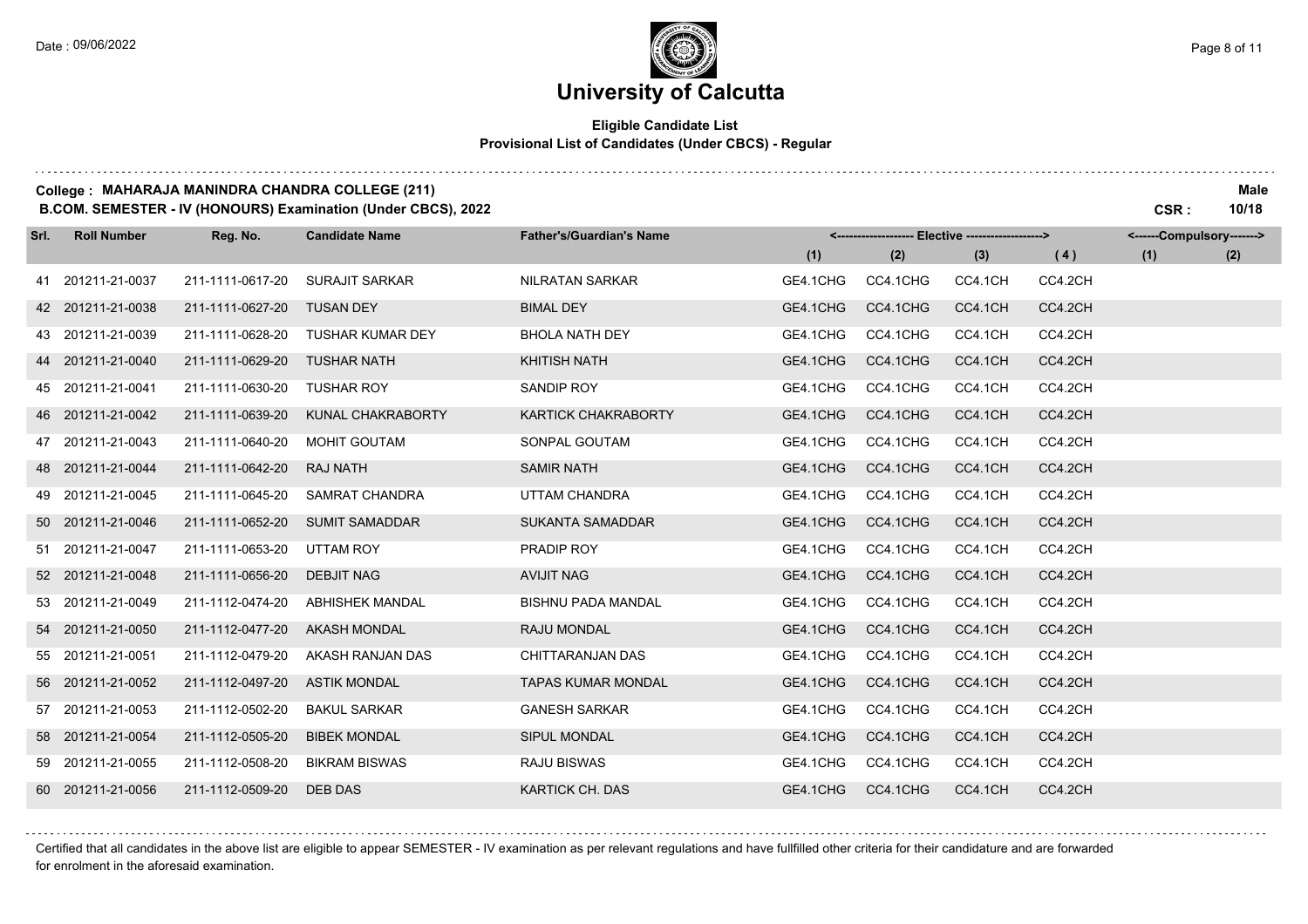## **University of Calcutta**

#### **Eligible Candidate List Provisional List of Candidates (Under CBCS) - Regular**

#### **College : MAHARAJA MANINDRA CHANDRA COLLEGE (211) Male**

**B.COM. SEMESTER - IV (HONOURS) Examination (Under CBCS), 2022 CSR : 10/18**

| Srl. | <b>Roll Number</b> | Reg. No.         | <b>Candidate Name</b>  | <b>Father's/Guardian's Name</b> | <-------------------- Elective -------------------> |          |         |         | <------Compulsory-------> |     |
|------|--------------------|------------------|------------------------|---------------------------------|-----------------------------------------------------|----------|---------|---------|---------------------------|-----|
|      |                    |                  |                        |                                 | (1)                                                 | (2)      | (3)     | (4)     | (1)                       | (2) |
|      | 61 201211-21-0057  | 211-1112-0511-20 | <b>DEEP MONDAL</b>     | PULIN MONDAL                    | GE4.1CHG                                            | CC4.1CHG | CC4.1CH | CC4.2CH |                           |     |
|      | 62 201211-21-0058  | 211-1112-0513-20 | DEVARGHYA SAMADDAR     | <b>VINOY KRISHNA SAMADDAR</b>   | GE4.1CHG                                            | CC4.1CHG | CC4.1CH | CC4.2CH |                           |     |
|      | 63 201211-21-0059  | 211-1112-0518-20 | <b>INDRAJIT MONDAL</b> | <b>BISWAJIT MONDAL</b>          | GE4.1CHG                                            | CC4.1CHG | CC4.1CH | CC4.2CH |                           |     |
|      | 64 201211-21-0060  | 211-1112-0519-20 | <b>JEET HOWLADER</b>   | <b>MOTI LAL HOWLADER</b>        | GE4.1CHG                                            | CC4.1CHG | CC4.1CH | CC4.2CH |                           |     |
|      | 65 201211-21-0061  | 211-1112-0520-20 | <b>KARTICK SIKDER</b>  | LATE BIJAY SIKDER               | GE4.1CHG                                            | CC4.1CHG | CC4.1CH | CC4.2CH |                           |     |
|      | 66 201211-21-0062  | 211-1112-0554-20 | <b>RAHUL DAS</b>       | <b>SUKUMAR DAS</b>              | GE4.1CHG                                            | CC4.1CHG | CC4.1CH | CC4.2CH |                           |     |
|      | 67 201211-21-0063  | 211-1112-0556-20 | <b>RAJDEEP SARKAR</b>  | <b>DEBASISH SARKAR</b>          | GE4.1CHG                                            | CC4.1CHG | CC4.1CH | CC4.2CH |                           |     |
|      | 68 201211-21-0064  | 211-1112-0558-20 | <b>RAJU PRAMANIK</b>   | <b>SUKUMAR PRAMANIK</b>         | GE4.1CHG                                            | CC4.1CHG | CC4.1CH | CC4.2CH |                           |     |
|      | 69 201211-21-0065  | 211-1112-0563-20 | <b>RITTAM NASKAR</b>   | <b>RABIN NASKAR</b>             | GE4.1CHG                                            | CC4.1CHG | CC4.1CH | CC4.2CH |                           |     |
|      | 70 201211-21-0066  | 211-1112-0565-20 | <b>ROHAN SAHA</b>      | PINKU SAHA                      | GE4.1CHG                                            | CC4.1CHG | CC4.1CH | CC4.2CH |                           |     |
|      | 71 201211-21-0067  | 211-1112-0573-20 | <b>SAMARJIT ROY</b>    | SUBRATA KUMAR ROY               | GE4.1CHG                                            | CC4.1CHG | CC4.1CH | CC4.2CH |                           |     |
|      | 72 201211-21-0068  | 211-1112-0594-20 | SMARANJIT SAHA         | <b>SUKHEN SAHA</b>              | GE4.1CHG                                            | CC4.1CHG | CC4.1CH | CC4.2CH |                           |     |
|      | 73 201211-21-0069  | 211-1112-0598-20 | SNEHIL DAS             | <b>SWAPAN DAS</b>               | GE4.1CHG                                            | CC4.1CHG | CC4.1CH | CC4.2CH |                           |     |
|      | 74 201211-21-0070  | 211-1112-0600-20 | <b>SOM HALDER</b>      | <b>DILIP HALDER</b>             | GE4.1CHG                                            | CC4.1CHG | CC4.1CH | CC4.2CH |                           |     |
|      | 75 201211-21-0071  | 211-1112-0601-20 | SOMNATH SAHA           | <b>BHUDEB CHANDRA SAHA</b>      | GE4.1CHG                                            | CC4.1CHG | CC4.1CH | CC4.2CH |                           |     |
|      | 76 201211-21-0072  | 211-1112-0603-20 | <b>SOUMIK MONDAL</b>   | CHITTA RANJAN MONDAL            | GE4.1CHG                                            | CC4.1CHG | CC4.1CH | CC4.2CH |                           |     |
|      | 77 201211-21-0073  | 211-1112-0606-20 | <b>SOUVIK BARUI</b>    | CHITTARANJAN BARUI              | GE4.1CHG                                            | CC4.1CHG | CC4.1CH | CC4.2CH |                           |     |
|      | 78 201211-21-0074  | 211-1112-0609-20 | SUBHANKAR BISWAS       | NABA BISWAS                     | GE4.1CHG                                            | CC4.1CHG | CC4.1CH | CC4.2CH |                           |     |
|      | 79 201211-21-0075  | 211-1112-0631-20 | <b>TUSHER DAS</b>      | PABITRA DAS                     | GE4.1CHG                                            | CC4.1CHG | CC4.1CH | CC4.2CH |                           |     |
|      | 80 201211-21-0076  | 211-1112-0632-20 | USHNISH SAHA           | <b>TAPAS SAHA</b>               | GE4.1CHG                                            | CC4.1CHG | CC4.1CH | CC4.2CH |                           |     |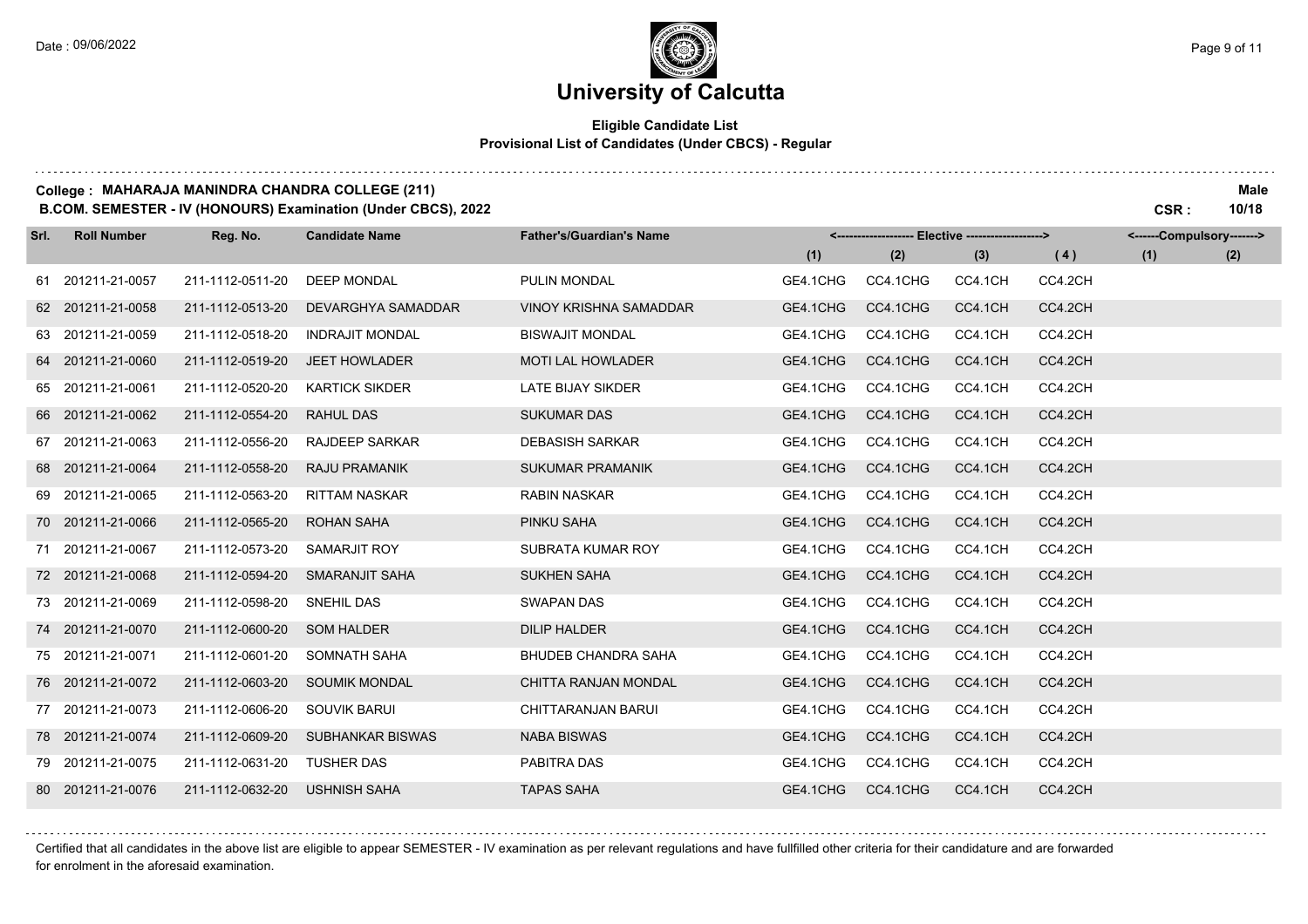### **Eligible Candidate List Provisional List of Candidates (Under CBCS) - Regular**

#### **College : MAHARAJA MANINDRA CHANDRA COLLEGE (211) Male**

**B.COM. SEMESTER - IV (HONOURS) Examination (Under CBCS), 2022 CSR : 10/18**

| Srl. | <b>Roll Number</b> | Reg. No.         | <b>Candidate Name</b>      | <b>Father's/Guardian's Name</b> | <-------------------- Elective ------------------> |          |         | <------Compulsory-------> |     |     |
|------|--------------------|------------------|----------------------------|---------------------------------|----------------------------------------------------|----------|---------|---------------------------|-----|-----|
|      |                    |                  |                            |                                 | (1)                                                | (2)      | (3)     | (4)                       | (1) | (2) |
|      | 81 201211-21-0077  | 211-1112-0634-20 | <b>VICKY MONDAL</b>        | PRATAP MONDAL                   | GE4.1CHG                                           | CC4.1CHG | CC4.1CH | CC4.2CH                   |     |     |
|      | 82 201211-21-0078  | 211-1112-0657-20 | <b>GOURAV KHATIK</b>       | <b>GOPAL KHATIK</b>             | GE4.1CHG                                           | CC4.1CHG | CC4.1CH | CC4.2CH                   |     |     |
|      | 83 201211-21-0079  | 211-1114-0480-20 | AMINUR ISLAM GAZI          | LATE JULFIKKAR ISLAM GAZI       | GE4.1CHG                                           | CC4.1CHG | CC4.1CH | CC4.2CH                   |     |     |
|      | 84 201211-21-0080  | 211-1114-0487-20 | <b>ANSHU BARMA</b>         | <b>SUNIL BARMA</b>              | GE4.1CHG                                           | CC4.1CHG | CC4.1CH | CC4.2CH                   |     |     |
|      | 85 201211-21-0081  | 211-1114-0489-20 | ANUBRATA ROY               | DEBABRATA ROY                   | GE4.1CHG                                           | CC4.1CHG | CC4.1CH | CC4.2CH                   |     |     |
|      | 86 201211-21-0082  | 211-1114-0492-20 | <b>ARIJIT GHOSH</b>        | ATANU KUMAR GHOSH               | GE4.1CHG                                           | CC4.1CHG | CC4.1CH | CC4.2CH                   |     |     |
|      | 87 201211-21-0083  | 211-1114-0493-20 | <b>ARITRO GHOSH</b>        | <b>SHYAMAL GHOSH</b>            | GE4.1CHG                                           | CC4.1CHG | CC4.1CH | CC4.2CH                   |     |     |
|      | 88 201211-21-0084  | 211-1114-0507-20 | <b>BIKASH PARAMANIK</b>    | <b>MADAN MOHAN PARAMANIK</b>    | GE4.1CHG                                           | CC4.1CHG | CC4.1CH | CC4.2CH                   |     |     |
|      | 89 201211-21-0085  | 211-1114-0522-20 | <b>KOUSHIK PAUL</b>        | <b>KRISHNA PAUL</b>             | GE4.1CHG                                           | CC4.1CHG | CC4.1CH | CC4.2CH                   |     |     |
|      | 90 201211-21-0086  | 211-1114-0543-20 | <b>PAPAI GHOSH</b>         | <b>SANJIT GHOSH</b>             | GE4.1CHG                                           | CC4.1CHG | CC4.1CH | CC4.2CH                   |     |     |
|      | 91 201211-21-0087  | 211-1114-0553-20 | <b>PUSTAK NATH</b>         | PROBIR NATH                     | GE4.1CHG                                           | CC4.1CHG | CC4.1CH | CC4.2CH                   |     |     |
|      | 92 201211-21-0088  | 211-1114-0557-20 | RAJIB HASSAN TARAFDAR      | ABDUL HANNAN TARAFDAR           | GE4.1CHG                                           | CC4.1CHG | CC4.1CH | CC4.2CH                   |     |     |
|      | 93 201211-21-0089  | 211-1114-0571-20 | SAKIL MOHAMMAD TARAFDER    | <b>JAN MOHAMMAD TARAFDER</b>    | GE4.1CHG                                           | CC4.1CHG | CC4.1CH | CC4.2CH                   |     |     |
|      | 94 201211-21-0090  | 211-1114-0584-20 | <b>SATYAJIT GHOSH</b>      | KASHINATH GHOSH                 | GE4.1CHG                                           | CC4.1CHG | CC4.1CH | CC4.2CH                   |     |     |
|      | 95 201211-21-0091  | 211-1114-0599-20 | <b>SOHAM BISWAS</b>        | <b>HARIPADA BISWAS</b>          | GE4.1CHG                                           | CC4.1CHG | CC4.1CH | CC4.2CH                   |     |     |
|      | 96 201211-21-0092  | 211-1114-0621-20 | <b>TANMOY SIL</b>          | <b>CHANCHAL SIL</b>             | GE4.1CHG                                           | CC4.1CHG | CC4.1CH | CC4.2CH                   |     |     |
|      | 97 201211-21-0093  | 211-1114-0659-20 | <b>AVISHEK MANNA</b>       | <b>AMAL MANNA</b>               | GE4.1CHG                                           | CC4.1CHG | CC4.1CH | CC4.2CH                   |     |     |
|      | 98 201211-21-0094  | 211-1115-0473-20 | <b>ABHIJIT SASMAL</b>      | ANANDA MOHAN SASMAL             | GE4.1CHG                                           | CC4.1CHG | CC4.1CH | CC4.2CH                   |     |     |
|      | 99 201211-21-0095  | 211-1115-0528-20 | MD ABDUL KHABIR WAFI       | <b>ROUSON ALI</b>               | GE4.1CHG                                           | CC4.1CHG | CC4.1CH | CC4.2CH                   |     |     |
|      | 100 201211-21-0096 | 211-1115-0529-20 | <b>MD ISRAFILL MALLICK</b> | <b>MD YUSUF MALLICK</b>         | GE4.1CHG                                           | CC4.1CHG | CC4.1CH | CC4.2CH                   |     |     |

####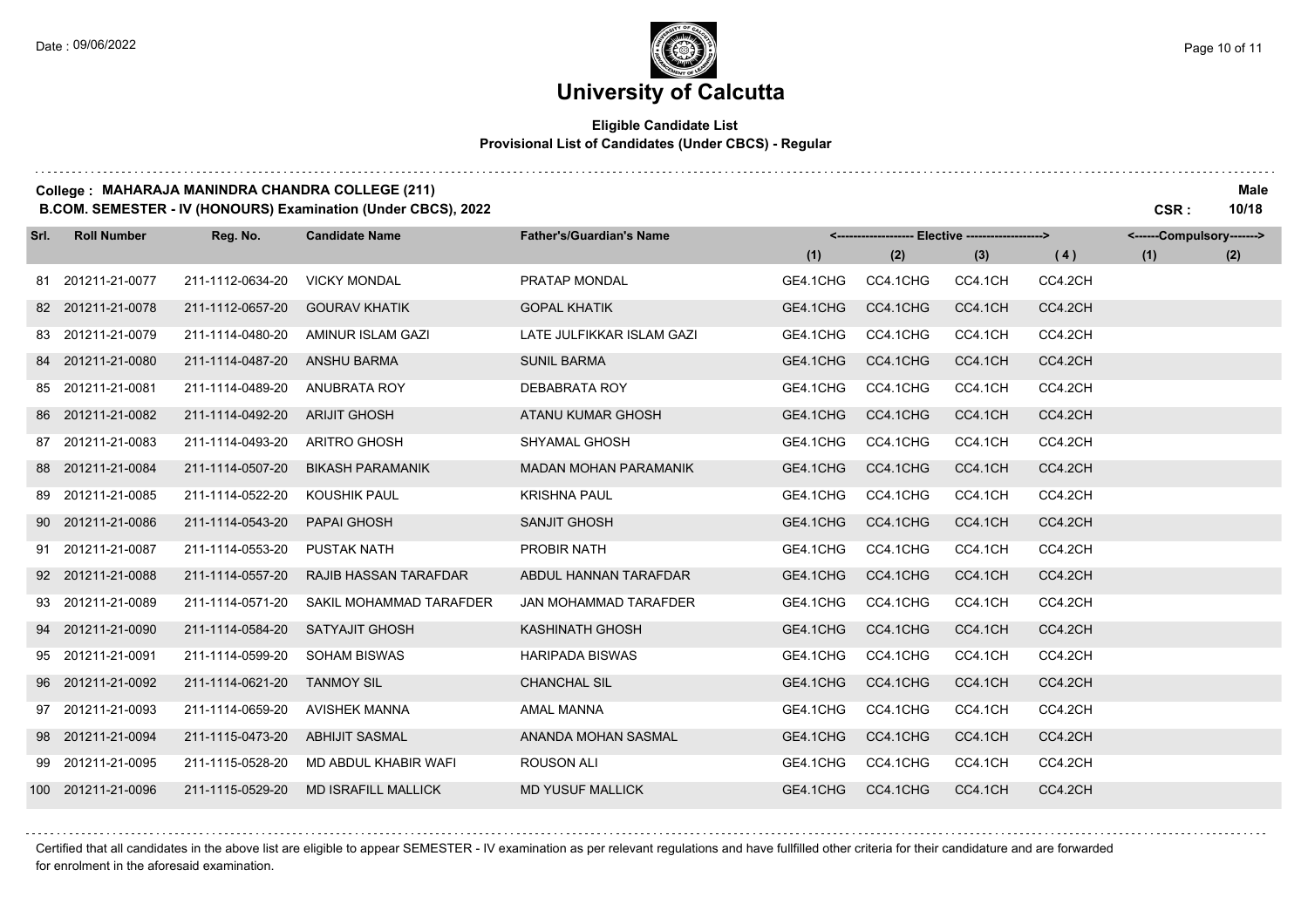### **University of Calcutta**

### **Eligible Candidate List Provisional List of Candidates (Under CBCS) - Regular**

#### **College : MAHARAJA MANINDRA CHANDRA COLLEGE (211) Male**

**B.COM. SEMESTER - IV (HONOURS) Examination (Under CBCS), 2022 CSR : 10/18**

| Srl. | <b>Roll Number</b> | Reg. No.         | <b>Candidate Name</b>   | <b>Father's/Guardian's Name</b> | <------------------- Elective ------------------> |          |         |         | <------Compulsory-------> |     |  |
|------|--------------------|------------------|-------------------------|---------------------------------|---------------------------------------------------|----------|---------|---------|---------------------------|-----|--|
|      |                    |                  |                         |                                 | (1)                                               | (2)      | (3)     | (4)     | (1)                       | (2) |  |
|      | 101 201211-21-0097 | 211-1115-0530-20 | MD SAHANOOR RAHAMAN     | <b>MD AZIBAR RAHAMAN</b>        | GE4.1CHG                                          | CC4.1CHG | CC4.1CH | CC4.2CH |                           |     |  |
|      | 102 201211-21-0098 | 211-1115-0531-20 | <b>MD SALMAN HOSSEN</b> | <b>JIYAUL HOSSEN</b>            | GE4.1CHG                                          | CC4.1CHG | CC4.1CH | CC4.2CH |                           |     |  |
|      | 103 201211-21-0099 | 211-1115-0532-20 | <b>MD ZAKARIYA</b>      | SAHANAWAJ ALAM                  | GE4.1CHG                                          | CC4.1CHG | CC4.1CH | CC4.2CH |                           |     |  |
|      | 104 201211-21-0100 | 211-1115-0559-20 | <b>RAKIB MONDAL</b>     | <b>KHABIRUDDIN MONDAL</b>       | GE4.1CHG                                          | CC4.1CHG | CC4.1CH | CC4.2CH |                           |     |  |
|      | 105 201211-21-0101 | 211-1115-0561-20 | RIAJUL MOLLA            | <b>AKBAR ALI</b>                | GE4.1CHG                                          | CC4.1CHG | CC4.1CH | CC4.2CH |                           |     |  |
| 106  | 201211-21-0102     | 211-1115-0570-20 | <b>SAGIR MOLLA</b>      | <b>ENDADUL MOLLA</b>            | GE4.1CHG                                          | CC4.1CHG | CC4.1CH | CC4.2CH |                           |     |  |
| 107  | 201211-21-0103     | 211-1115-0592-20 | <b>SK ADNAN SABIR</b>   | <b>SK SABIR ALI</b>             | GE4.1CHG                                          | CC4.1CHG | CC4.1CH | CC4.2CH |                           |     |  |
|      | 108 201211-21-0104 | 211-1115-0593-20 | <b>SK MEHEDI ALAM</b>   | SK MOSTAFA HOSSAIN              | GE4.1CHG                                          | CC4.1CHG | CC4.1CH | CC4.2CH |                           |     |  |
|      | 109 201211-21-0105 | 211-1115-0622-20 | <b>TAUSHIF IKBAL</b>    | <b>FARUK IKBAL</b>              | GE4.1CHG                                          | CC4.1CHG | CC4.1CH | CC4.2CH |                           |     |  |
|      | 110 201211-21-0106 | 211-1141-0548-20 | PRABHAT KUMAR GUPTA     | <b>BINOD KUMAR GUPTA</b>        | GE4.1CHG                                          | CC4.1CHG | CC4.1CH | CC4.2CH |                           |     |  |
|      | 111 201211-21-0107 | 211-1141-0566-20 | <b>ROHIT SAHA</b>       | RAJA SAHA                       | GE4.1CHG                                          | CC4.1CHG | CC4.1CH | CC4.2CH |                           |     |  |
|      | 112 201211-21-0108 | 211-1144-0521-20 | <b>KAZI RAMIZ REZA</b>  | KAZI SAMSUDDIN AHAMED           | GE4.1CHG                                          | CC4.1CHG | CC4.1CH | CC4.2CH |                           |     |  |
|      | 113 201211-21-0217 | 211-1111-1087-20 | SUBRATA SAHA            | DINABANDHU SAHA                 | GE4.1CHG                                          | CC4.1CHG | CC4.1CH | CC4.2CH |                           |     |  |
|      | 114 201211-21-0218 | 211-1111-1088-20 | <b>INDRANIL PAUL</b>    | <b>SAMBHU KUMAR PAUL</b>        | GE4.1CHG                                          | CC4.1CHG | CC4.1CH | CC4.2CH |                           |     |  |
|      | 115 201211-21-0219 | 211-1111-1089-20 | SHUBHADIP DAS           | <b>TITUL DAS</b>                | GE4.1CHG                                          | CC4.1CHG | CC4.1CH | CC4.2CH |                           |     |  |
|      | 116 201211-21-0220 | 211-1111-1090-20 | <b>NIROJ KAPURIA</b>    | <b>NEPAL KAPURIA</b>            | GE4.1CHG                                          | CC4.1CHG | CC4.1CH | CC4.2CH |                           |     |  |
|      | 117 201211-21-0221 | 211-1112-1082-20 | <b>RUP DAS</b>          | <b>BASUDEB DAS</b>              | GE4.1CHG                                          | CC4.1CHG | CC4.1CH | CC4.2CH |                           |     |  |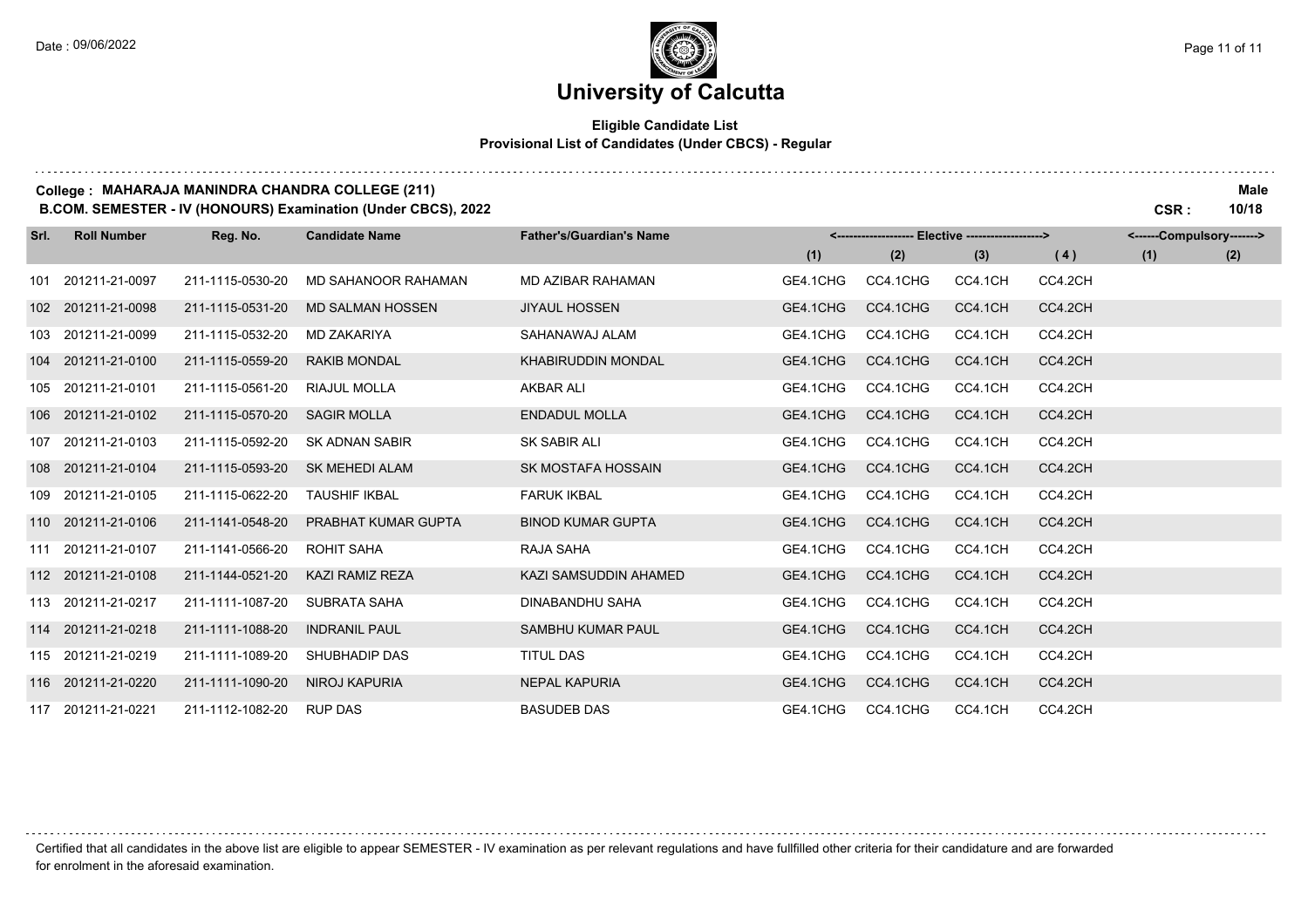### **Eligible Candidate List Provisional List of Candidates (Under CBCS) - Regular**

#### **College : MAHARAJA MANINDRA CHANDRA COLLEGE (211) Female**

**B.COM. SEMESTER - IV (GENERAL) Examination (Under CBCS), 2022 CSR : 10/18**

| Srl. | <b>Roll Number</b> | Reg. No.         | <b>Candidate Name</b>    | <b>Father's/Guardian's Name</b> |          | <------------------- Elective ------------------> |         |         | <------Compulsory-------> |     |
|------|--------------------|------------------|--------------------------|---------------------------------|----------|---------------------------------------------------|---------|---------|---------------------------|-----|
|      |                    |                  |                          |                                 | (1)      | (2)                                               | (3)     | (4)     | (1)                       | (2) |
|      | 1 181211-12-0006   | 211-1211-0839-18 | <b>ANKITA ROUTH</b>      | <b>ARUP ROUTH</b>               | GE4.1CHG | CC4.1CHG                                          | CC4.1CG | CC4.2CG |                           |     |
|      | 2 181211-12-0024   | 211-1211-0753-18 | <b>NEHA ARA</b>          | <b>SK DILDHAR HUSSION</b>       | GE4.1CHG | CC4.1CHG                                          | CC4.1CG | CC4.2CG |                           |     |
|      | 3 181211-12-0045   | 211-1211-0750-18 | <b>SUKANYA DAS</b>       | UTTAM KUMAR DAS                 | GE4.1CHG | CC4.1CHG                                          | CC4.1CG | CC4.2CG |                           |     |
|      | 4 191211-12-0003   | 211-1214-0881-19 | <b>ANUSREE BASAK</b>     | <b>BRINDABAN BASAK</b>          | GE4.1CHG | CC4.1CHG                                          | CC4.1CG | CC4.2CG |                           |     |
|      | 5 201211-12-0001   | 211-1211-0901-20 | <b>TIYASHA GOSWAMI</b>   | NIRMALENDU GOSWAMI              | GE4.1CHG | CC4.1CHG                                          | CC4.1CG | CC4.2CG |                           |     |
|      | 6 201211-12-0002   | 211-1211-0902-20 | <b>SUNITA PATRA</b>      | LATE SRIKANTA PATRA             | GE4.1CHG | CC4.1CHG                                          | CC4.1CG | CC4.2CG |                           |     |
|      | 7 201211-12-0003   | 211-1211-0907-20 | AKANSHA SWAIN            | <b>BHRAMAR BAR SWAIN</b>        | GE4.1CHG | CC4.1CHG                                          | CC4.1CG | CC4.2CG |                           |     |
|      | 8 201211-12-0004   | 211-1211-0909-20 | <b>ALETI PUJA</b>        | ALETI GOPAL RAO                 | GE4.1CHG | CC4.1CHG                                          | CC4.1CG | CC4.2CG |                           |     |
|      | 9 201211-12-0005   | 211-1211-0913-20 | ANKHI GARAI              | <b>SUSHIL GARAI</b>             | GE4.1CHG | CC4.1CHG                                          | CC4.1CG | CC4.2CG |                           |     |
|      | 10 201211-12-0006  | 211-1211-0925-20 | <b>BEUTI GHOSH</b>       | LATE NATHU GHOSH                | GE4.1CHG | CC4.1CHG                                          | CC4.1CG | CC4.2CG |                           |     |
|      | 11 201211-12-0007  | 211-1211-0928-20 | CHANDRIMA PURKAIT        | <b>TONMOY PURKAIT</b>           | GE4.1CHG | CC4.1CHG                                          | CC4.1CG | CC4.2CG |                           |     |
|      | 12 201211-12-0008  | 211-1211-0929-20 | DEBASMITA BHATTACHARJEE  | <b>DEBASIS BHATTACHARJEE</b>    | GE4.1CHG | CC4.1CHG                                          | CC4.1CG | CC4.2CG |                           |     |
|      | 13 201211-12-0009  | 211-1211-0935-20 | DOYEL DEY                | <b>KRISHNA DEY</b>              | GE4.1CHG | CC4.1CHG                                          | CC4.1CG | CC4.2CG |                           |     |
|      | 14 201211-12-0010  | 211-1211-0937-20 | <b>ESHA CHAKROBORTY</b>  | AMAL CHAKROBORTY                | GE4.1CHG | CC4.1CHG                                          | CC4.1CG | CC4.2CG |                           |     |
|      | 15 201211-12-0011  | 211-1211-0943-20 | <b>INDRANI MUKHERJEE</b> | <b>TARA SHANKAR MUKHERJEE</b>   | GE4.1CHG | CC4.1CHG                                          | CC4.1CG | CC4.2CG |                           |     |
|      | 16 201211-12-0012  | 211-1211-0944-20 | <b>ISHITA CHOWDHURY</b>  | SUPRIYA CHOWDHURY               | GE4.1CHG | CC4.1CHG                                          | CC4.1CG | CC4.2CG |                           |     |
|      | 17 201211-12-0013  | 211-1211-0946-20 | KABITA ROUTH             | SHOKENATH PRASAD ROUTH          | GE4.1CHG | CC4.1CHG                                          | CC4.1CG | CC4.2CG |                           |     |
|      | 18 201211-12-0014  | 211-1211-0947-20 | <b>KADAMBALA SIRISHA</b> | KADAMABALA DILIP CHOWDHURY      | GE4.1CHG | CC4.1CHG                                          | CC4.1CG | CC4.2CG |                           |     |
|      | 19 201211-12-0015  | 211-1211-0949-20 | KANKANA BHUNYA           | <b>SUMIT BHUNYA</b>             | GE4.1CHG | CC4.1CHG                                          | CC4.1CG | CC4.2CG |                           |     |
|      | 20 201211-12-0016  | 211-1211-0950-20 | <b>KAREENA YADAV</b>     | <b>BABLU YADAV</b>              | GE4.1CHG | CC4.1CHG                                          | CC4.1CG | CC4.2CG |                           |     |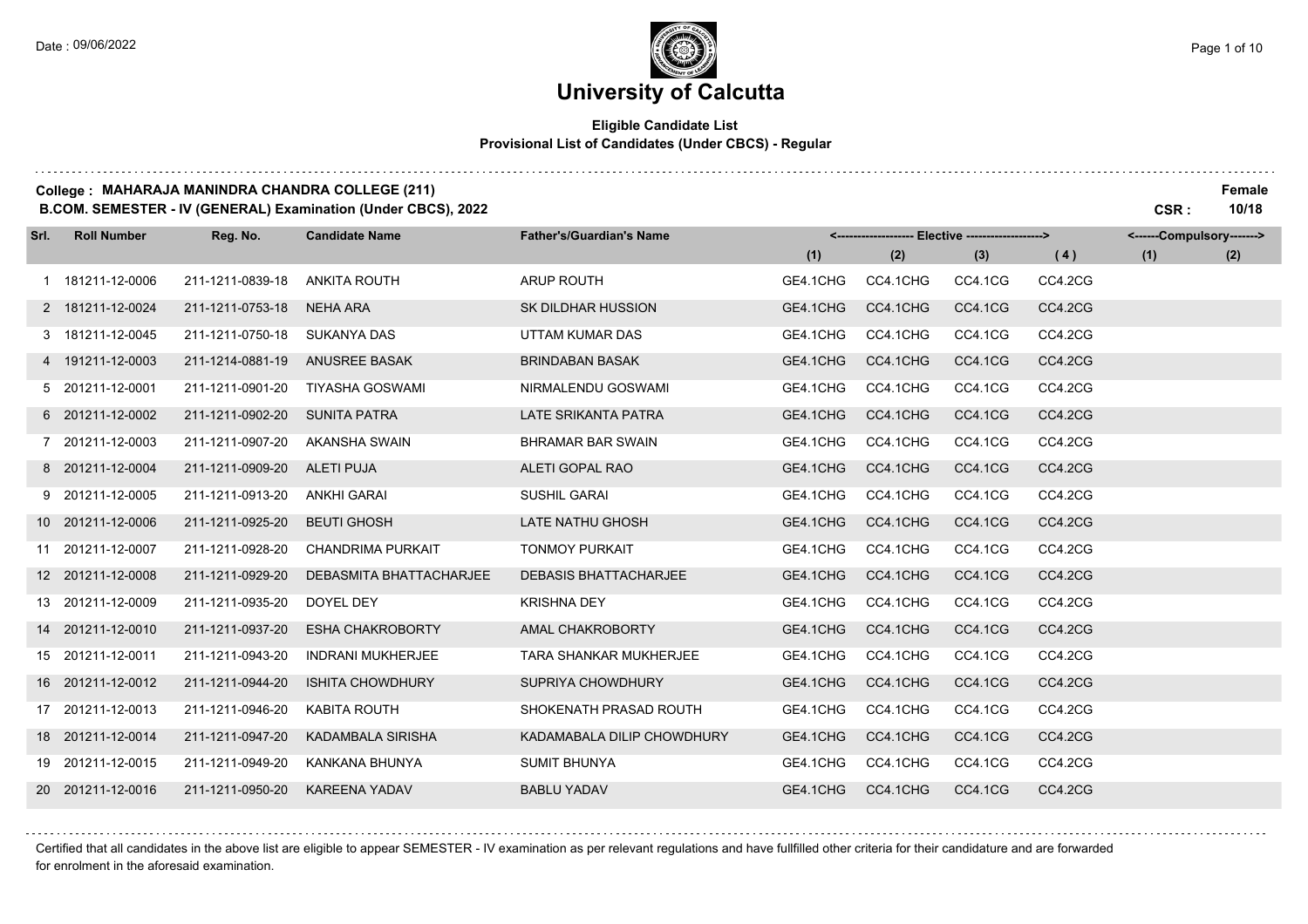#### **Eligible Candidate List Provisional List of Candidates (Under CBCS) - Regular**

#### **College : MAHARAJA MANINDRA CHANDRA COLLEGE (211) Female**

**B.COM. SEMESTER - IV (GENERAL) Examination (Under CBCS), 2022 CSR : 10/18**

| Srl. | <b>Roll Number</b> | Reg. No.         | <b>Candidate Name</b>     | <b>Father's/Guardian's Name</b> |          | <------------------- Elective -------------------> |                |         | <------Compulsory-------> |     |
|------|--------------------|------------------|---------------------------|---------------------------------|----------|----------------------------------------------------|----------------|---------|---------------------------|-----|
|      |                    |                  |                           |                                 | (1)      | (2)                                                | (3)            | (4)     | (1)                       | (2) |
|      | 21 201211-12-0017  | 211-1211-0957-20 | MEGHALEE CHAKRABORTY      | SUBIMAL CHAKRABORTY             | GE4.1CHG | CC4.1CHG                                           | CC4.1CG        | CC4.2CG |                           |     |
|      | 22 201211-12-0018  | 211-1211-0958-20 | <b>METTA ESWARI</b>       | <b>METTA GOPI</b>               | GE4.1CHG | CC4.1CHG                                           | CC4.1CG        | CC4.2CG |                           |     |
|      | 23 201211-12-0019  | 211-1211-0976-20 | PRIYALI ADAK              | ANATH BANDHU ADAK               | GE4.1CHG | CC4.1CHG                                           | CC4.1CG        | CC4.2CG |                           |     |
|      | 24 201211-12-0020  | 211-1211-0986-20 | RATNA ROY                 | AMAR ROY                        | GE4.1CHG | CC4.1CHG                                           | CC4.1CG        | CC4.2CG |                           |     |
|      | 25 201211-12-0021  | 211-1211-0989-20 | RITIKA DUTTA              | PROSHANT DUTTA                  | GE4.1CHG | CC4.1CHG                                           | CC4.1CG        | CC4.2CG |                           |     |
|      | 26 201211-12-0022  | 211-1211-1000-20 | <b>SATARUPA KAZI</b>      | <b>SITAL KAZI</b>               | GE4.1CHG | CC4.1CHG                                           | CC4.1CG        | CC4.2CG |                           |     |
|      | 27 201211-12-0023  | 211-1211-1007-20 | <b>SHRABONI MAJHI</b>     | <b>NARESH MAJHI</b>             | GE4.1CHG | CC4.1CHG                                           | CC4.1CG        | CC4.2CG |                           |     |
|      | 28 201211-12-0024  | 211-1211-1026-20 | SUPRIYA SAHOO             | ASHOK KUMAR SAHOO               | GE4.1CHG | CC4.1CHG                                           | CC4.1CG        | CC4.2CG |                           |     |
|      | 29 201211-12-0025  | 211-1211-1029-20 | <b>SUSMITA DAS</b>        | <b>HARI PADA DAS</b>            | GE4.1CHG | CC4.1CHG                                           | CC4.1CG        | CC4.2CG |                           |     |
|      | 30 201211-12-0026  | 211-1211-1030-20 | <b>SUSMITA PATRA</b>      | <b>SWAPAN PATRA</b>             | GE4.1CHG | CC4.1CHG                                           | CC4.1CG        | CC4.2CG |                           |     |
|      | 31 201211-12-0027  | 211-1211-1034-20 | <b>SWAPNA NATH</b>        | <b>SUDARSHAN NATH</b>           | GE4.1CHG | CC4.1CHG                                           | CC4.1CG        | CC4.2CG |                           |     |
|      | 32 201211-12-0028  | 211-1211-1039-20 | UTSHA MUNSHI              | UTTAM KUMAR MUNSHI              | GE4.1CHG | CC4.1CHG                                           | CC4.1CG        | CC4.2CG |                           |     |
|      | 33 201211-12-0029  | 211-1211-1043-20 | <b>DIBYA SHAW</b>         | <b>MANOJ SHAW</b>               | GE4.1CHG | CC4.1CHG                                           | CC4.1CG        | CC4.2CG |                           |     |
|      | 34 201211-12-0030  | 211-1211-1044-20 | <b>KATHA GHOSH</b>        | <b>SUBIR GHOSH</b>              | GE4.1CHG | CC4.1CHG                                           | CC4.1CG        | CC4.2CG |                           |     |
|      | 35 201211-12-0031  | 211-1211-1046-20 | <b>MANISHA SHAW</b>       | <b>MANOJ KUMAR SHAW</b>         | GE4.1CHG | CC4.1CHG                                           | CC4.1CG        | CC4.2CG |                           |     |
|      | 36 201211-12-0032  | 211-1211-1047-20 | <b>NEHA KUMARI SHARMA</b> | LT BHARAT KUMAR SHARMA          | GE4.1CHG | CC4.1CHG                                           | CC4.1CG        | CC4.2CG |                           |     |
|      | 37 201211-12-0033  | 211-1211-1051-20 | SHIBANI KURMI             | <b>JITENDAR KURMI</b>           | GE4.1CHG | CC4.1CHG                                           | CC4.1CG        | CC4.2CG |                           |     |
|      | 38 201211-12-0034  | 211-1211-1057-20 | <b>SUCHISMITA DUTTA</b>   | SOUMITRA DUTTA                  | GE4.1CHG | CC4.1CHG                                           | CC4.1CG        | CC4.2CG |                           |     |
|      | 39 201211-12-0035  | 211-1211-1061-20 | KAMALIKA SARKAR           | <b>DIPAK SARKAR</b>             | GE4.1CHG | CC4.1CHG                                           | CC4.1CG        | CC4.2CG |                           |     |
|      | 40 201211-12-0036  | 211-1212-0917-20 | <b>ARPITA NASKAR</b>      | <b>ASIM NASKAR</b>              | GE4.1CHG | CC4.1CHG                                           | <b>CC4.1CG</b> | CC4.2CG |                           |     |

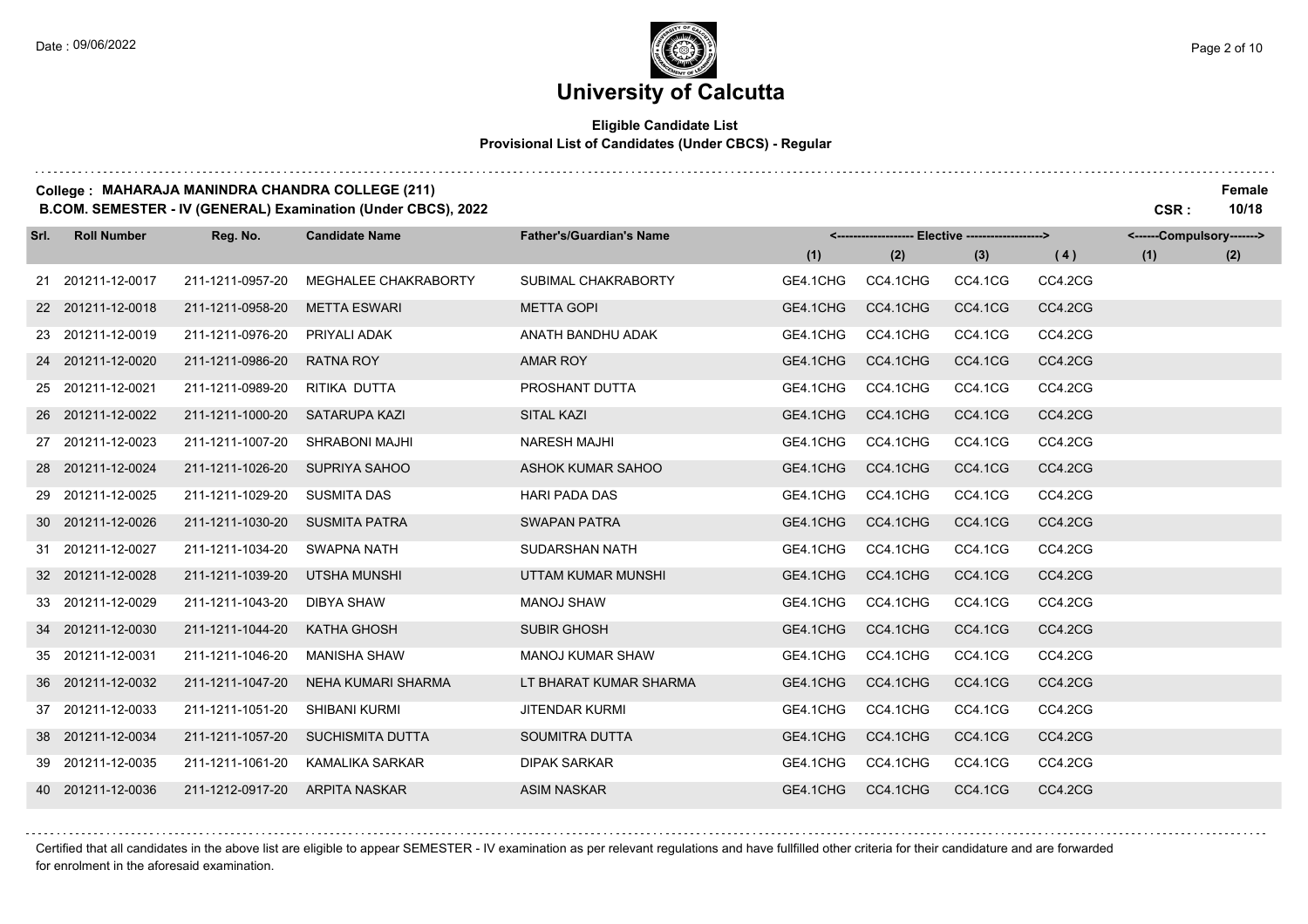## **University of Calcutta**

### **Eligible Candidate List Provisional List of Candidates (Under CBCS) - Regular**

#### **College : MAHARAJA MANINDRA CHANDRA COLLEGE (211) Female**

**B.COM. SEMESTER - IV (GENERAL) Examination (Under CBCS), 2022 CSR : 10/18**

| Srl. | <b>Roll Number</b> | Reg. No.         | <b>Candidate Name</b> | <b>Father's/Guardian's Name</b> |          |          | <------Compulsory-------> |         |     |     |
|------|--------------------|------------------|-----------------------|---------------------------------|----------|----------|---------------------------|---------|-----|-----|
|      |                    |                  |                       |                                 | (1)      | (2)      | (3)                       | (4)     | (1) | (2) |
|      | 41 201211-12-0037  | 211-1212-0924-20 | <b>BEAUTI MONDAL</b>  | <b>LAKSHMAN MONDAL</b>          | GE4.1CHG | CC4.1CHG | CC4.1CG                   | CC4.2CG |     |     |
|      | 42 201211-12-0038  | 211-1212-0945-20 | <b>ISHITA MISTRY</b>  | PANKAJ KUMAR MISTRY             | GE4.1CHG | CC4.1CHG | CC4.1CG                   | CC4.2CG |     |     |
|      | 43 201211-12-0039  | 211-1212-0959-20 | MOUSUMI MAJUMDER      | <b>GOUTAM MAJUMDER</b>          | GE4.1CHG | CC4.1CHG | CC4.1CG                   | CC4.2CG |     |     |
|      | 44 201211-12-0040  | 211-1212-0965-20 | <b>NEHA SAHA</b>      | <b>BISWANATH SAHA</b>           | GE4.1CHG | CC4.1CHG | CC4.1CG                   | CC4.2CG |     |     |
|      | 45 201211-12-0041  | 211-1212-0979-20 | <b>PUJA TANTI</b>     | <b>BAPI TANTI</b>               | GE4.1CHG | CC4.1CHG | CC4.1CG                   | CC4.2CG |     |     |
|      | 46 201211-12-0042  | 211-1212-0980-20 | <b>PUSPITA DHARA</b>  | <b>BISWANATH DHARA</b>          | GE4.1CHG | CC4.1CHG | CC4.1CG                   | CC4.2CG |     |     |
|      | 47 201211-12-0043  | 211-1212-1010-20 | <b>SOUMI MALICK</b>   | <b>SANJIB MALICK</b>            | GE4.1CHG | CC4.1CHG | CC4.1CG                   | CC4.2CG |     |     |
|      | 48 201211-12-0044  | 211-1212-1014-20 | <b>SRIJITA SAHA</b>   | <b>AMAL SAHA</b>                | GE4.1CHG | CC4.1CHG | CC4.1CG                   | CC4.2CG |     |     |
|      | 49 201211-12-0045  | 211-1212-1021-20 | SUCHETANA MONDAL      | <b>SANJAY MONDAL</b>            | GE4.1CHG | CC4.1CHG | CC4.1CG                   | CC4.2CG |     |     |
|      | 50 201211-12-0046  | 211-1214-0964-20 | <b>NEHA SHAW</b>      | NARAYAN PRASAD SHAW             | GE4.1CHG | CC4.1CHG | CC4.1CG                   | CC4.2CG |     |     |
|      | 51 201211-12-0048  | 211-1215-0912-20 | <b>ANISHA PARVIN</b>  | ALAUDDIN MONDAL                 | GE4.1CHG | CC4.1CHG | CC4.1CG                   | CC4.2CG |     |     |
|      | 52 201211-12-0049  | 211-1215-0981-20 | RAHALA SAMIR          | <b>SAMIR AKHTAR</b>             | GE4.1CHG | CC4.1CHG | CC4.1CG                   | CC4.2CG |     |     |
|      | 53 201211-12-0099  | 211-1211-1106-20 | <b>REKHA BANSFORE</b> | <b>RAJU BANSFORE</b>            | GE4.1CHG | CC4.1CHG | CC4.1CG                   | CC4.2CG |     |     |
|      | 54 201211-12-0100  | 211-1211-1112-20 | <b>PRITY SETH</b>     | <b>RAMESWAR SETH</b>            | GE4.1CHG | CC4.1CHG | CC4.1CG                   | CC4.2CG |     |     |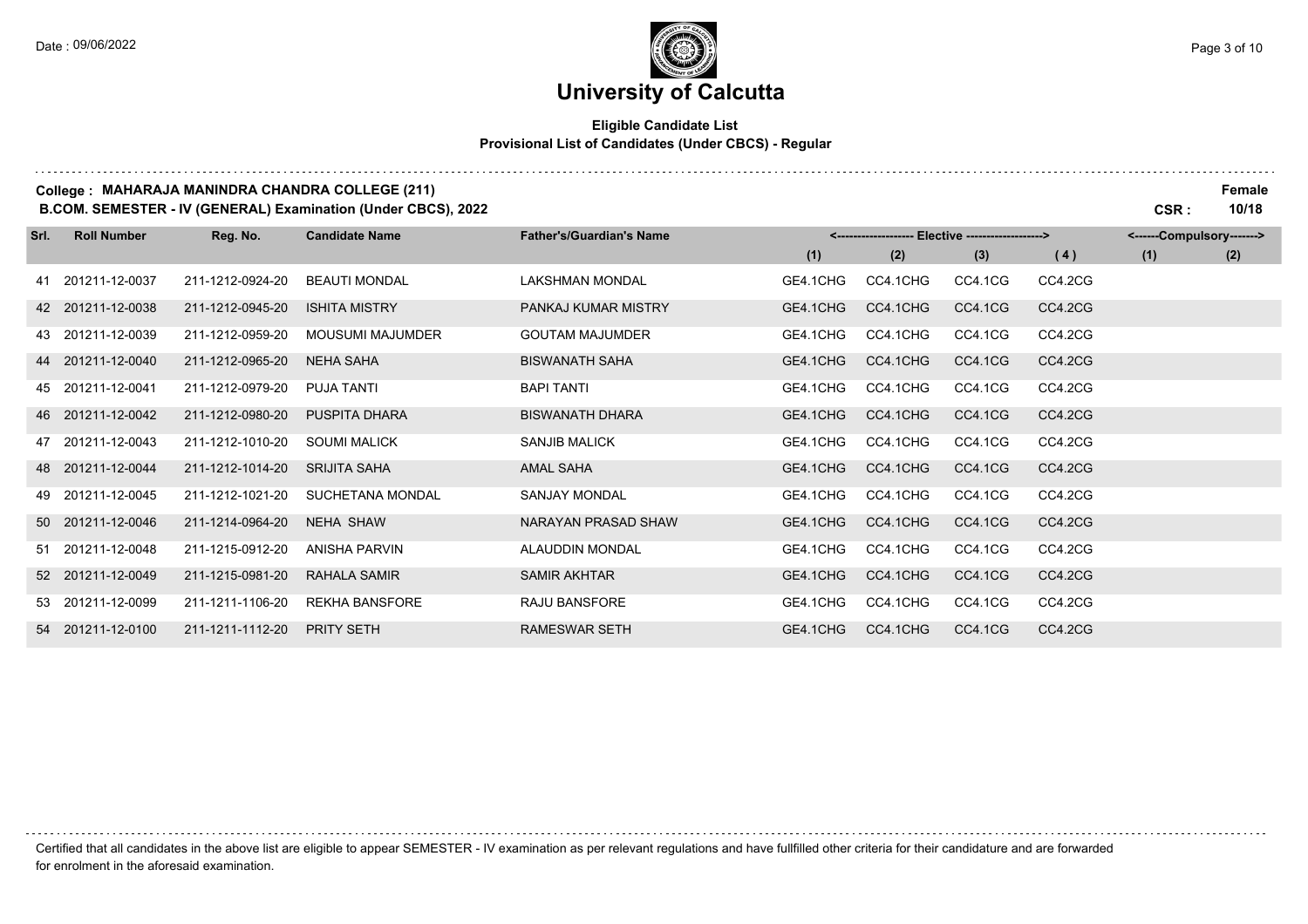### **University of Calcutta**

### **Eligible Candidate List Provisional List of Candidates (Under CBCS) - Regular**

#### **College : MAHARAJA MANINDRA CHANDRA COLLEGE (211) Male**

**B.COM. SEMESTER - IV (GENERAL) Examination (Under CBCS), 2022 CSR : 10/18**

| Srl. | <b>Roll Number</b> | Reg. No.         | <b>Candidate Name</b>    | <b>Father's/Guardian's Name</b> |          | <-------------------- Elective ------------------> |         |         | <------Compulsory-------> |     |
|------|--------------------|------------------|--------------------------|---------------------------------|----------|----------------------------------------------------|---------|---------|---------------------------|-----|
|      |                    |                  |                          |                                 | (1)      | (2)                                                | (3)     | (4)     | (1)                       | (2) |
|      | 1 181211-22-0041   | 211-1112-0857-18 | <b>BINOY DAS</b>         | <b>BHOLA NATH DAS</b>           | GE4.1CHG | CC4.1CHG                                           | CC4.1CG | CC4.2CG |                           |     |
|      | 2 181211-22-0045   | 211-1112-0862-18 | <b>BISWESWAR DAS</b>     | AMIYA KUMAR DAS                 | GE4.1CHG | CC4.1CHG                                           | CC4.1CG | CC4.2CG |                           |     |
|      | 3 181211-22-0059   | 211-1112-0867-18 | <b>KAWSIK BAG</b>        | <b>TARAK BAG</b>                | GE4.1CHG | CC4.1CHG                                           | CC4.1CG | CC4.2CG |                           |     |
|      | 4 181211-22-0073   | 211-1112-0866-18 | <b>MEGHNATH PRAMANIK</b> | <b>GOPAL PRAMANIK</b>           | GE4.1CHG | CC4.1CHG                                           | CC4.1CG | CC4.2CG |                           |     |
|      | 5 181211-22-0075   | 211-1111-0751-18 | <b>MRITYUNJOY GHARAI</b> | <b>SURAJIT GHARAI</b>           | GE4.1CHG | CC4.1CHG                                           | CC4.1CG | CC4.2CG |                           |     |
|      | 6 181211-22-0103   | 211-1111-0747-18 | <b>RANGAN DAS</b>        | <b>JAYANTA DAS</b>              | GE4.1CHG | CC4.1CHG                                           | CC4.1CG | CC4.2CG |                           |     |
|      | 7 181211-22-0121   | 211-1111-0820-18 | <b>SAYAN MITRA</b>       | <b>SHYAMAL MITRA</b>            | GE4.1CHG | CC4.1CHG                                           | CC4.1CG | CC4.2CG |                           |     |
|      | 8 181211-22-0126   | 211-1111-0791-18 | <b>SHIVAM SEN</b>        | <b>TOTAN SEN</b>                | GE4.1CHG | CC4.1CHG                                           | CC4.1CG | CC4.2CG |                           |     |
|      | 9 181211-22-0128   | 211-1111-0752-18 | SHOUMOJEET JANA          | <b>BANKIM JANA</b>              | GE4.1CHG | CC4.1CHG                                           | CC4.1CG | CC4.2CG |                           |     |
|      | 10 181211-22-0138  | 211-1111-0821-18 | SOUVIK KR MONDAL         | SWAPAN KR MONDAL                | GE4.1CHG | CC4.1CHG                                           | CC4.1CG | CC4.2CG |                           |     |
|      | 11 191211-22-0014  | 211-1111-0903-19 | ANURAG DUTTA             | RANJAN KUMAR DUTTA              | GE4.1CHG | CC4.1CHG                                           | CC4.1CG | CC4.2CG |                           |     |
|      | 12 191211-22-0049  | 211-1113-0868-19 | PAPAN ORAON              | RAJU ORAON                      | GE4.1CHG | CC4.1CHG                                           | CC4.1CG | CC4.2CG |                           |     |
|      | 13 191211-22-0050  | 211-1111-0913-19 | PIYUSH RAI               | KAILASH RAI                     | GE4.1CHG | CC4.1CHG                                           | CC4.1CG | CC4.2CG |                           |     |
|      | 14 191211-22-0053  | 211-1112-0897-19 | <b>PRATHAM SAHA</b>      | RABINDRA SAHA                   | GE4.1CHG | CC4.1CHG                                           | CC4.1CG | CC4.2CG |                           |     |
|      | 15 191211-22-0065  | 211-1111-0918-19 | <b>ROBIN RAY</b>         | <b>LAL BABU RAY</b>             | GE4.1CHG | CC4.1CHG                                           | CC4.1CG | CC4.2CG |                           |     |
|      | 16 191211-22-0078  | 211-1112-0878-19 | SHIB SANKAR DAS          | <b>GOPAL DAS</b>                | GE4.1CHG | CC4.1CHG                                           | CC4.1CG | CC4.2CG |                           |     |
|      | 17 191211-22-0088  | 211-1112-0877-19 | <b>SOUVIK HALDER</b>     | <b>ARUP HALDER</b>              | GE4.1CHG | CC4.1CHG                                           | CC4.1CG | CC4.2CG |                           |     |
|      | 18 201211-22-0001  | 211-1111-0903-20 | A PAWAN                  | A SANJAY RAO                    | GE4.1CHG | CC4.1CHG                                           | CC4.1CG | CC4.2CG |                           |     |
|      | 19 201211-22-0002  | 211-1111-0904-20 | <b>ABHIJIT DOLUI</b>     | KHOKON DOLUI                    | GE4.1CHG | CC4.1CHG                                           | CC4.1CG | CC4.2CG |                           |     |
|      | 20 201211-22-0003  | 211-1111-0905-20 | AITIHYA BANERJEE         | ANUP BANERJEE                   | GE4.1CHG | CC4.1CHG                                           | CC4.1CG | CC4.2CG |                           |     |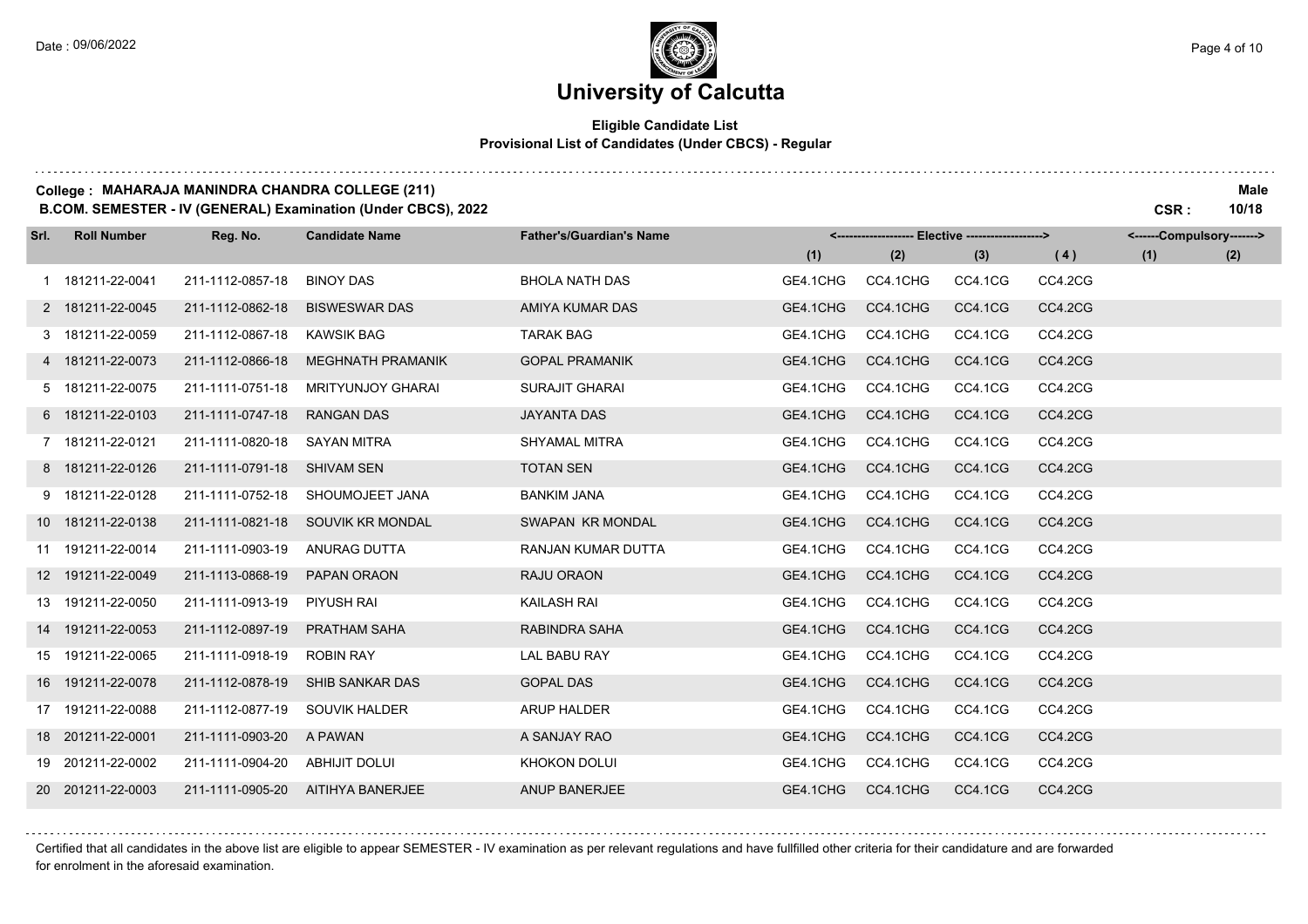#### **Eligible Candidate List Provisional List of Candidates (Under CBCS) - Regular**

#### **College : MAHARAJA MANINDRA CHANDRA COLLEGE (211) Male**

**B.COM. SEMESTER - IV (GENERAL) Examination (Under CBCS), 2022 CSR : 10/18**

| Srl. | <b>Roll Number</b> | Reg. No.         | <b>Candidate Name</b>       | <b>Father's/Guardian's Name</b> |          | <-------------------- Elective ------------------> |         |         | <------Compulsory-------> |     |
|------|--------------------|------------------|-----------------------------|---------------------------------|----------|----------------------------------------------------|---------|---------|---------------------------|-----|
|      |                    |                  |                             |                                 | (1)      | (2)                                                | (3)     | (4)     | (1)                       | (2) |
|      | 21 201211-22-0004  | 211-1111-0906-20 | AJOY DEY                    | <b>MINTU DEY</b>                | GE4.1CHG | CC4.1CHG                                           | CC4.1CG | CC4.2CG |                           |     |
|      | 22 201211-22-0005  | 211-1111-0910-20 | <b>AMIT KUNDU</b>           | <b>ASHOKE KUNDU</b>             | GE4.1CHG | CC4.1CHG                                           | CC4.1CG | CC4.2CG |                           |     |
|      | 23 201211-22-0006  | 211-1111-0911-20 | ANIKET CHAKRABORTY          | PARTHA PRATIM CHAKRABORTY       | GE4.1CHG | CC4.1CHG                                           | CC4.1CG | CC4.2CG |                           |     |
|      | 24 201211-22-0007  | 211-1111-0915-20 | ANSHUMAN CHAKRABORTY        | <b>BASUDEV CHAKRABORTY</b>      | GE4.1CHG | CC4.1CHG                                           | CC4.1CG | CC4.2CG |                           |     |
|      | 25 201211-22-0008  | 211-1111-0918-20 | <b>ASHVIN PATHAK</b>        | ARABINDA PATHAK                 | GE4.1CHG | CC4.1CHG                                           | CC4.1CG | CC4.2CG |                           |     |
|      | 26 201211-22-0009  | 211-1111-0919-20 | <b>AVIJIT PAUL</b>          | <b>SENTU PAUL</b>               | GE4.1CHG | CC4.1CHG                                           | CC4.1CG | CC4.2CG |                           |     |
|      | 27 201211-22-0010  | 211-1111-0920-20 | <b>AVOY DEBNATH</b>         | JOYDEB DEBNATH                  | GE4.1CHG | CC4.1CHG                                           | CC4.1CG | CC4.2CG |                           |     |
|      | 28 201211-22-0011  | 211-1111-0921-20 | AYAN BEJ                    | <b>BISWANATH BEJ</b>            | GE4.1CHG | CC4.1CHG                                           | CC4.1CG | CC4.2CG |                           |     |
|      | 29 201211-22-0012  | 211-1111-0923-20 | BATTULA SUMIT KUMAR RAO     | <b>BATTULA RAMA RAO</b>         | GE4.1CHG | CC4.1CHG                                           | CC4.1CG | CC4.2CG |                           |     |
|      | 30 201211-22-0013  | 211-1111-0926-20 | <b>BINAY SINGH</b>          | AWADH KISHORE SINGH             | GE4.1CHG | CC4.1CHG                                           | CC4.1CG | CC4.2CG |                           |     |
|      | 31 201211-22-0014  | 211-1111-0927-20 | <b>BISWAJIT GHOSH</b>       | <b>DIPAK GHOSH</b>              | GE4.1CHG | CC4.1CHG                                           | CC4.1CG | CC4.2CG |                           |     |
|      | 32 201211-22-0015  | 211-1111-0930-20 | <b>DEBJIT SAHA</b>          | PRABIR KUMAR SAHA               | GE4.1CHG | CC4.1CHG                                           | CC4.1CG | CC4.2CG |                           |     |
|      | 33 201211-22-0016  | 211-1111-0931-20 | DEBOJIT MUKHOPADHYAY        | SURAJIT MUKHOPADHYAY            | GE4.1CHG | CC4.1CHG                                           | CC4.1CG | CC4.2CG |                           |     |
|      | 34 201211-22-0017  | 211-1111-0936-20 | ELUPURI UDAYKIRAN           | ELUPURI CHANDRA SEKHAR RAO      | GE4.1CHG | CC4.1CHG                                           | CC4.1CG | CC4.2CG |                           |     |
|      | 35 201211-22-0018  | 211-1111-0939-20 | <b>GOURAV THAKUR</b>        | <b>GIRISH THAKUR</b>            | GE4.1CHG | CC4.1CHG                                           | CC4.1CG | CC4.2CG |                           |     |
|      | 36 201211-22-0019  | 211-1111-0942-20 | <b>HRITICK SINGH</b>        | <b>UMA SINGH</b>                | GE4.1CHG | CC4.1CHG                                           | CC4.1CG | CC4.2CG |                           |     |
|      | 37 201211-22-0020  | 211-1111-0948-20 | <b>KANDALA KIRAN</b>        | KANDALA NAGESHWAR RAO           | GE4.1CHG | CC4.1CHG                                           | CC4.1CG | CC4.2CG |                           |     |
|      | 38 201211-22-0021  | 211-1111-0951-20 | KOUSTAV MANNA               | <b>MANGAL MANNA</b>             | GE4.1CHG | CC4.1CHG                                           | CC4.1CG | CC4.2CG |                           |     |
|      | 39 201211-22-0022  | 211-1111-0952-20 | KUNAL DUTTA                 | KANU PRIYA DUTTA                | GE4.1CHG | CC4.1CHG                                           | CC4.1CG | CC4.2CG |                           |     |
|      | 40 201211-22-0023  | 211-1111-0953-20 | <b>MARUF HOSSAIN ANSARI</b> | <b>MAZHAR HOSSAIN ANSARI</b>    | GE4.1CHG | CC4.1CHG                                           | CC4.1CG | CC4.2CG |                           |     |

Certified that all candidates in the above list are eligible to appear SEMESTER - IV examination as per relevant regulations and have fullfilled other criteria for their candidature and are forwarded for enrolment in the aforesaid examination.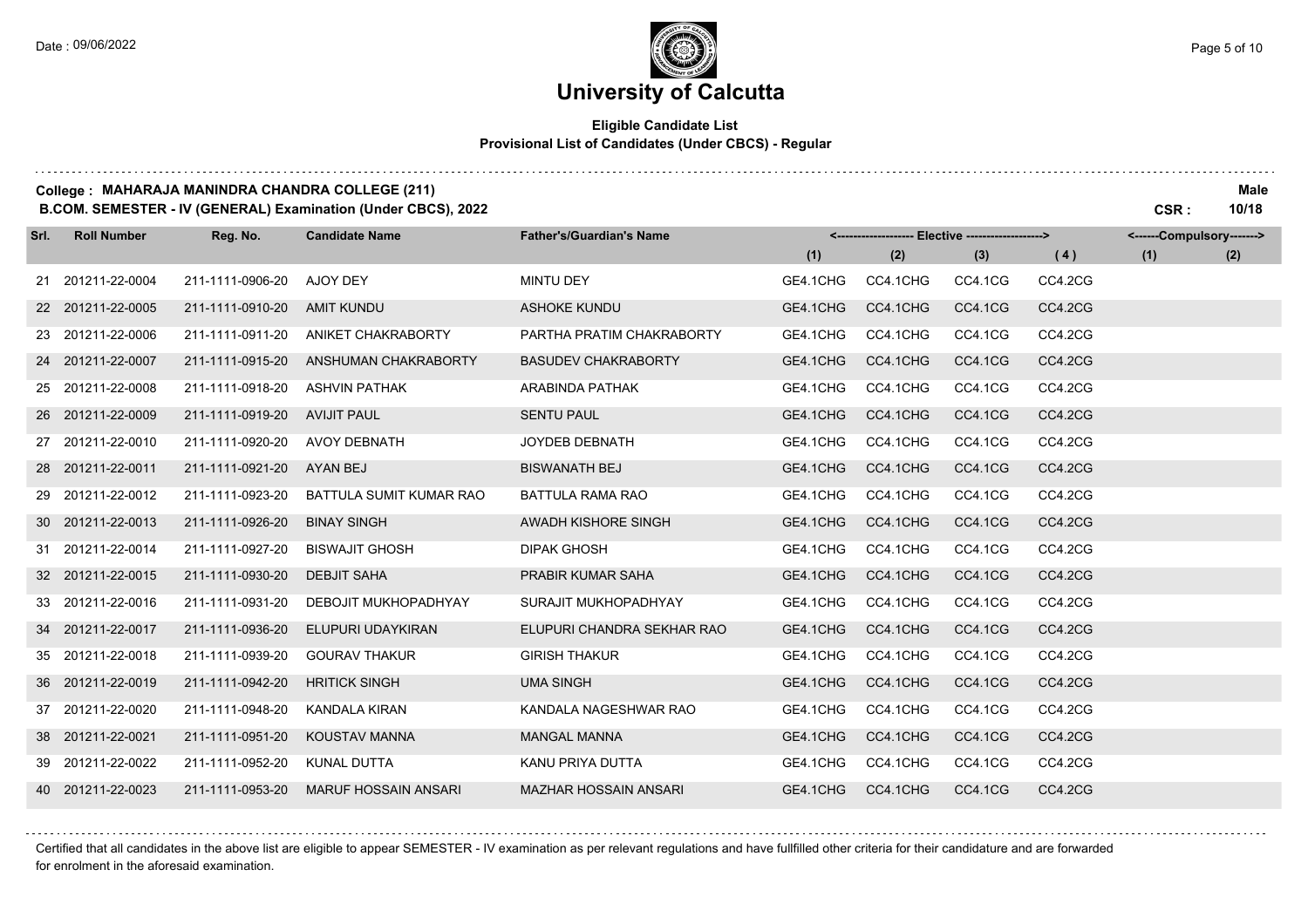. . . . . . . .

### **University of Calcutta**

### **Eligible Candidate List Provisional List of Candidates (Under CBCS) - Regular**

#### **College : MAHARAJA MANINDRA CHANDRA COLLEGE (211) Male**

**B.COM. SEMESTER - IV (GENERAL) Examination (Under CBCS), 2022 CSR : 10/18**

| Srl. | <b>Roll Number</b> | Reg. No.         | <b>Candidate Name</b>   | <b>Father's/Guardian's Name</b> |          | <------------------- Elective ------------------> |                |         | <------Compulsory-------> |     |
|------|--------------------|------------------|-------------------------|---------------------------------|----------|---------------------------------------------------|----------------|---------|---------------------------|-----|
|      |                    |                  |                         |                                 | (1)      | (2)                                               | (3)            | (4)     | (1)                       | (2) |
|      | 41 201211-22-0024  | 211-1111-0955-20 | <b>MD SAHIN MOLLA</b>   | MD WAHED BOKSH MOLLA            | GE4.1CHG | CC4.1CHG                                          | CC4.1CG        | CC4.2CG |                           |     |
|      | 42 201211-22-0025  | 211-1111-0956-20 | <b>MD SULTAN</b>        | <b>SK JALIL</b>                 | GE4.1CHG | CC4.1CHG                                          | CC4.1CG        | CC4.2CG |                           |     |
|      | 43 201211-22-0026  | 211-1111-0960-20 | <b>MR ASHIS MALLICK</b> | <b>MADHUSUDAN MALLICK</b>       | GE4.1CHG | CC4.1CHG                                          | CC4.1CG        | CC4.2CG |                           |     |
|      | 44 201211-22-0027  | 211-1111-0962-20 | <b>NAYAN MISTRY</b>     | <b>SADHAN MISTRY</b>            | GE4.1CHG | CC4.1CHG                                          | CC4.1CG        | CC4.2CG |                           |     |
|      | 45 201211-22-0028  | 211-1111-0963-20 | NAYAN SARKAR            | LATE SUKURANJAN SARKAR          | GE4.1CHG | CC4.1CHG                                          | CC4.1CG        | CC4.2CG |                           |     |
|      | 46 201211-22-0029  | 211-1111-0966-20 | NEYYALA TARUN           | NEYYALA DHARMA RAO              | GE4.1CHG | CC4.1CHG                                          | CC4.1CG        | CC4.2CG |                           |     |
|      | 47 201211-22-0030  | 211-1111-0970-20 | PICHCHIKI JATIN         | PICHCHIKI KESHAV RAO            | GE4.1CHG | CC4.1CHG                                          | CC4.1CG        | CC4.2CG |                           |     |
|      | 48 201211-22-0031  | 211-1111-0971-20 | PIKKALA CHETAN          | PIKKALA LOKUNATHAM              | GE4.1CHG | CC4.1CHG                                          | CC4.1CG        | CC4.2CG |                           |     |
|      | 49 201211-22-0032  | 211-1111-0972-20 | PRASENJIT ACHARYA       | PRANAB ACHARYA                  | GE4.1CHG | CC4.1CHG                                          | CC4.1CG        | CC4.2CG |                           |     |
|      | 50 201211-22-0033  | 211-1111-0973-20 | PRITAM CHATTERJEE       | <b>ASHOK CHATTERJEE</b>         | GE4.1CHG | CC4.1CHG                                          | CC4.1CG        | CC4.2CG |                           |     |
|      | 51 201211-22-0034  | 211-1111-0974-20 | PRITAM LODH             | <b>GANESH LODH</b>              | GE4.1CHG | CC4.1CHG                                          | CC4.1CG        | CC4.2CG |                           |     |
|      | 52 201211-22-0035  | 211-1111-0975-20 | <b>PRITAM SRIMANI</b>   | SOMENATH SRIMANI                | GE4.1CHG | CC4.1CHG                                          | CC4.1CG        | CC4.2CG |                           |     |
|      | 53 201211-22-0036  | 211-1111-0977-20 | <b>PROSENJIT DAS</b>    | <b>SWAPAN DAS</b>               | GE4.1CHG | CC4.1CHG                                          | CC4.1CG        | CC4.2CG |                           |     |
|      | 54 201211-22-0038  | 211-1111-0983-20 | <b>RAJ SHARMA</b>       | <b>RANJIT SHARMA</b>            | GE4.1CHG | CC4.1CHG                                          | CC4.1CG        | CC4.2CG |                           |     |
|      | 55 201211-22-0039  | 211-1111-0984-20 | RANAJIT MANNA           | <b>ASUTOSH MANNA</b>            | GE4.1CHG | CC4.1CHG                                          | CC4.1CG        | CC4.2CG |                           |     |
|      | 56 201211-22-0040  | 211-1111-0985-20 | <b>RANIT SAMANTA</b>    | NAKUL KUMAR SAMANTA             | GE4.1CHG | CC4.1CHG                                          | <b>CC4.1CG</b> | CC4.2CG |                           |     |
|      | 57 201211-22-0041  | 211-1111-0987-20 | RINTU NANDI             | <b>DEBU NANDI</b>               | GE4.1CHG | CC4.1CHG                                          | CC4.1CG        | CC4.2CG |                           |     |
|      | 58 201211-22-0042  | 211-1111-0991-20 | <b>RUPAM DAS</b>        | RABINDRANATH DAS                | GE4.1CHG | CC4.1CHG                                          | CC4.1CG        | CC4.2CG |                           |     |
|      | 59 201211-22-0043  | 211-1111-0992-20 | <b>RUPESH BISWAS</b>    | <b>RAJU BISWAS</b>              | GE4.1CHG | CC4.1CHG                                          | CC4.1CG        | CC4.2CG |                           |     |
|      | 60 201211-22-0044  | 211-1111-0995-20 | <b>SAHIL HUSSAIN</b>    | <b>MD HUSSAIN</b>               | GE4.1CHG | CC4.1CHG                                          | CC4.1CG        | CC4.2CG |                           |     |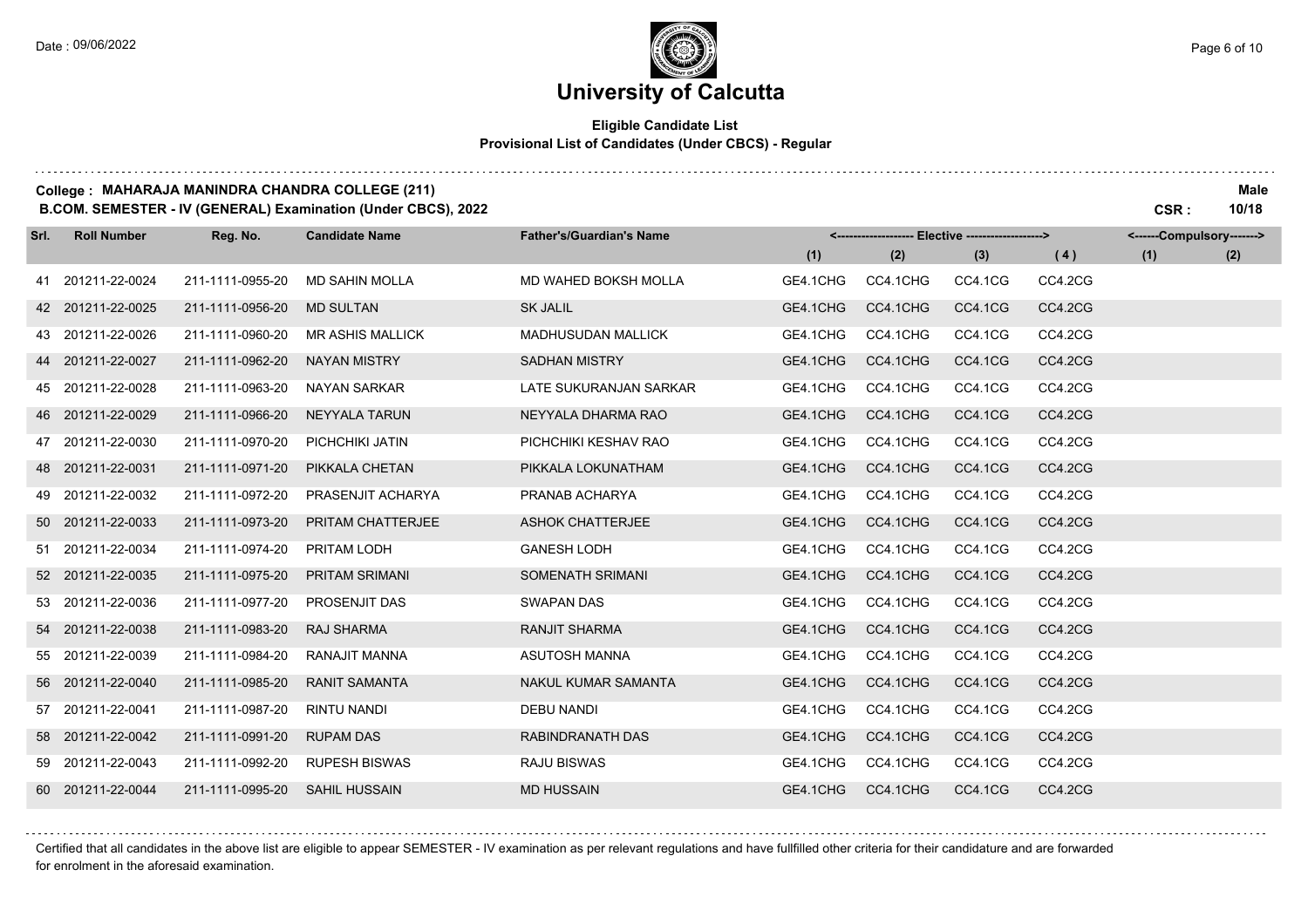### **Eligible Candidate List Provisional List of Candidates (Under CBCS) - Regular**

#### **College : MAHARAJA MANINDRA CHANDRA COLLEGE (211) Male**

**B.COM. SEMESTER - IV (GENERAL) Examination (Under CBCS), 2022 CSR : 10/18**

| Srl. | <b>Roll Number</b> | Reg. No.         | <b>Candidate Name</b>     | <b>Father's/Guardian's Name</b> |          | <-------------------- Elective ------------------> |         |         | <------Compulsory-------> |     |
|------|--------------------|------------------|---------------------------|---------------------------------|----------|----------------------------------------------------|---------|---------|---------------------------|-----|
|      |                    |                  |                           |                                 | (1)      | (2)                                                | (3)     | (4)     | (1)                       | (2) |
|      | 61 201211-22-0045  | 211-1111-0996-20 | SAHIL SHAW                | <b>SHANKAR SHAW</b>             | GE4.1CHG | CC4.1CHG                                           | CC4.1CG | CC4.2CG |                           |     |
|      | 62 201211-22-0046  | 211-1111-0997-20 | <b>SALLA SARAT RAO</b>    | SALLA BHASKAR RAO               | GE4.1CHG | CC4.1CHG                                           | CC4.1CG | CC4.2CG |                           |     |
|      | 63 201211-22-0047  | 211-1111-0998-20 | <b>SAMEER ALI</b>         | SHABBIR ALI                     | GE4.1CHG | CC4.1CHG                                           | CC4.1CG | CC4.2CG |                           |     |
|      | 64 201211-22-0048  | 211-1111-0999-20 | <b>SAMIRAN BISWAS</b>     | <b>JAGANNATH BISWAS</b>         | GE4.1CHG | CC4.1CHG                                           | CC4.1CG | CC4.2CG |                           |     |
|      | 65 201211-22-0049  | 211-1111-1001-20 | <b>SATRAJIT PAUL</b>      | <b>SUJIT KR PAUL</b>            | GE4.1CHG | CC4.1CHG                                           | CC4.1CG | CC4.2CG |                           |     |
|      | 66 201211-22-0050  | 211-1111-1002-20 | <b>SAYAN BANERJEE</b>     | <b>SANKARDAS BANERJEE</b>       | GE4.1CHG | CC4.1CHG                                           | CC4.1CG | CC4.2CG |                           |     |
|      | 67 201211-22-0051  | 211-1111-1005-20 | <b>SAYANTAN MUKHERJEE</b> | <b>SUROJIT MUKHERJEE</b>        | GE4.1CHG | CC4.1CHG                                           | CC4.1CG | CC4.2CG |                           |     |
|      | 68 201211-22-0052  | 211-1111-1006-20 | <b>SAYANTAN PAUL</b>      | <b>KALACHAND PAUL</b>           | GE4.1CHG | CC4.1CHG                                           | CC4.1CG | CC4.2CG |                           |     |
|      | 69 201211-22-0054  | 211-1111-1013-20 | <b>SOUVIK DAS</b>         | <b>SANKAR DAS</b>               | GE4.1CHG | CC4.1CHG                                           | CC4.1CG | CC4.2CG |                           |     |
|      | 70 201211-22-0055  | 211-1111-1016-20 | <b>SUBHAJIT PAUL</b>      | <b>INDRAJIT PAUL</b>            | GE4.1CHG | CC4.1CHG                                           | CC4.1CG | CC4.2CG |                           |     |
|      | 71 201211-22-0056  | 211-1111-1020-20 | <b>SUBHOMOY MONDAL</b>    | <b>SUNIL MONDAL</b>             | GE4.1CHG | CC4.1CHG                                           | CC4.1CG | CC4.2CG |                           |     |
|      | 72 201211-22-0057  | 211-1111-1031-20 | <b>SUVAM DAS</b>          | <b>SUBRATA DAS</b>              | GE4.1CHG | CC4.1CHG                                           | CC4.1CG | CC4.2CG |                           |     |
|      | 73 201211-22-0058  | 211-1111-1033-20 | SWAGATA DAS               | SOMNATH DAS                     | GE4.1CHG | CC4.1CHG                                           | CC4.1CG | CC4.2CG |                           |     |
|      | 74 201211-22-0059  | 211-1111-1035-20 | <b>TANMOY DAS</b>         | <b>TAPAN DAS</b>                | GE4.1CHG | CC4.1CHG                                           | CC4.1CG | CC4.2CG |                           |     |
|      | 75 201211-22-0060  | 211-1111-1036-20 | <b>TANMOY PODDER</b>      | <b>TAPAN KUMAR PODDER</b>       | GE4.1CHG | CC4.1CHG                                           | CC4.1CG | CC4.2CG |                           |     |
|      | 76 201211-22-0061  | 211-1111-1038-20 | <b>TUPAI DAS</b>          | LATE JAYANTA DAS                | GE4.1CHG | CC4.1CHG                                           | CC4.1CG | CC4.2CG |                           |     |
|      | 77 201211-22-0062  | 211-1111-1040-20 | <b>VAKA MADAN</b>         | <b>VAKA LOKANATHAM</b>          | GE4.1CHG | CC4.1CHG                                           | CC4.1CG | CC4.2CG |                           |     |
|      | 78 201211-22-0063  | 211-1111-1042-20 | YARRA AKASH               | YARRA PRAKASH RAO               | GE4.1CHG | CC4.1CHG                                           | CC4.1CG | CC4.2CG |                           |     |
|      | 79 201211-22-0064  | 211-1111-1045-20 | <b>LALAN PASWAN</b>       | <b>BINOD PASWAN</b>             | GE4.1CHG | CC4.1CHG                                           | CC4.1CG | CC4.2CG |                           |     |
|      | 80 201211-22-0065  | 211-1111-1048-20 | <b>RAHUL KUMAR SHARMA</b> | LT BHARAT KUMAR SHARMA          | GE4.1CHG | CC4.1CHG                                           | CC4.1CG | CC4.2CG |                           |     |

Certified that all candidates in the above list are eligible to appear SEMESTER - IV examination as per relevant regulations and have fullfilled other criteria for their candidature and are forwarded for enrolment in the aforesaid examination.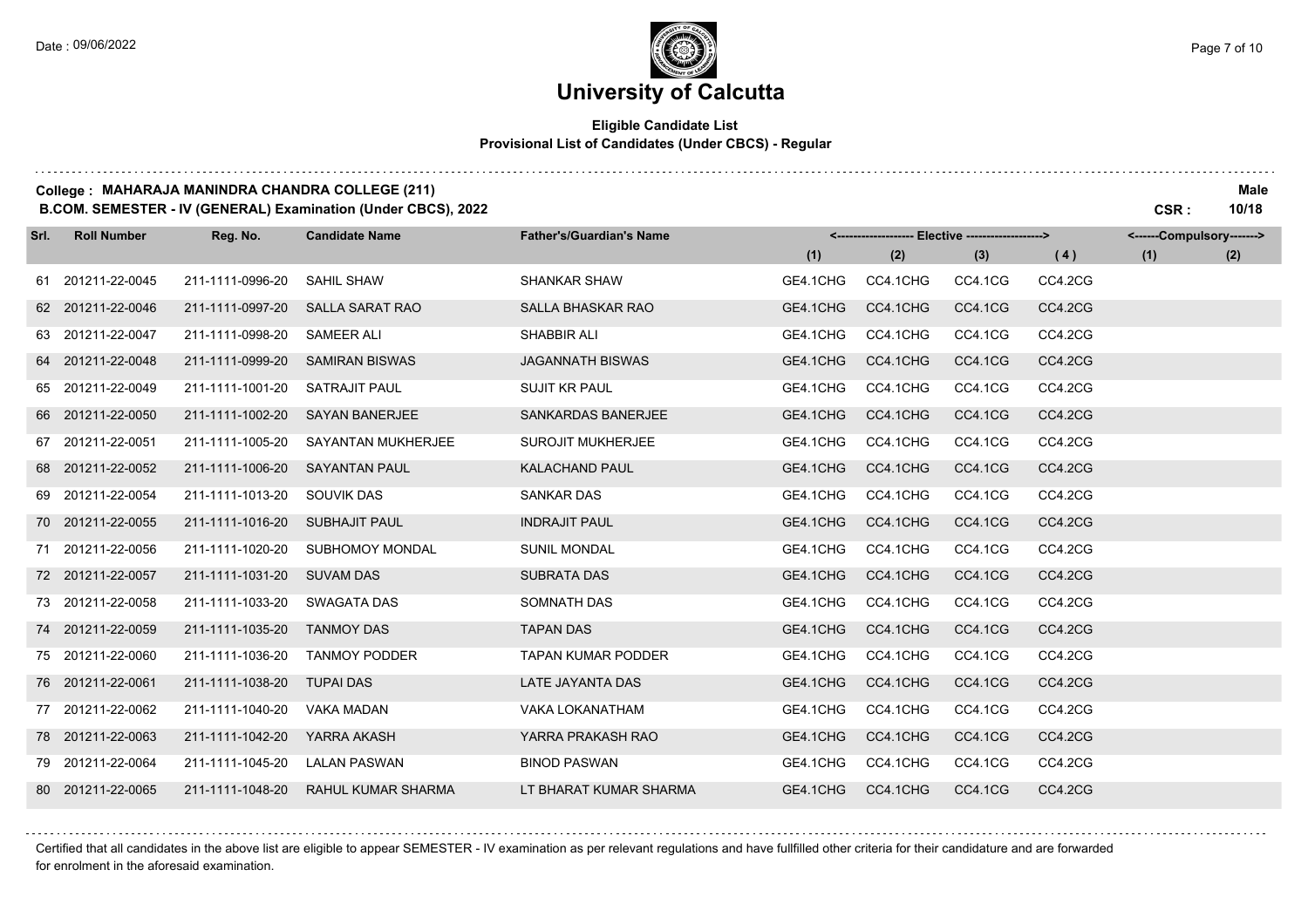. . . . . . . .

### **University of Calcutta**

### **Eligible Candidate List Provisional List of Candidates (Under CBCS) - Regular**

#### **College : MAHARAJA MANINDRA CHANDRA COLLEGE (211) Male**

**B.COM. SEMESTER - IV (GENERAL) Examination (Under CBCS), 2022 CSR : 10/18**

| Srl. | <b>Roll Number</b> | Reg. No.         | <b>Candidate Name</b>  | <b>Father's/Guardian's Name</b> |          | <------------------- Elective ------------------> |         |         | <------Compulsory-------> |     |
|------|--------------------|------------------|------------------------|---------------------------------|----------|---------------------------------------------------|---------|---------|---------------------------|-----|
|      |                    |                  |                        |                                 | (1)      | (2)                                               | (3)     | (4)     | (1)                       | (2) |
|      | 81 201211-22-0066  | 211-1111-1049-20 | <b>SAIKAT BOSE</b>     | ANUP KUMAR BOSE                 | GE4.1CHG | CC4.1CHG                                          | CC4.1CG | CC4.2CG |                           |     |
|      | 82 201211-22-0067  | 211-1111-1050-20 | <b>SANKET GHOSH</b>    | <b>TOTAN GHOSH</b>              | GE4.1CHG | CC4.1CHG                                          | CC4.1CG | CC4.2CG |                           |     |
|      | 83 201211-22-0068  | 211-1111-1052-20 | <b>SK FARHAN</b>       | <b>SK KURFAN</b>                | GE4.1CHG | CC4.1CHG                                          | CC4.1CG | CC4.2CG |                           |     |
|      | 84 201211-22-0069  | 211-1111-1053-20 | <b>SOUMEN DEY</b>      | <b>SAMIR DEY</b>                | GE4.1CHG | CC4.1CHG                                          | CC4.1CG | CC4.2CG |                           |     |
|      | 85 201211-22-0070  | 211-1111-1054-20 | <b>SOUMIK GHOSH</b>    | <b>TAPAN KUMAR GHOSH</b>        | GE4.1CHG | CC4.1CHG                                          | CC4.1CG | CC4.2CG |                           |     |
|      | 86 201211-22-0071  | 211-1111-1055-20 | <b>SOUVIK KUNDU</b>    | <b>SUBRATA KUNDU</b>            | GE4.1CHG | CC4.1CHG                                          | CC4.1CG | CC4.2CG |                           |     |
|      | 87 201211-22-0072  | 211-1111-1056-20 | SUBHO SADHUKHAN        | DIPANKAR SADHUKHAN              | GE4.1CHG | CC4.1CHG                                          | CC4.1CG | CC4.2CG |                           |     |
|      | 88 201211-22-0073  | 211-1111-1058-20 | <b>ASHANUR MOLLA</b>   | <b>NASIR ALI MOLLA</b>          | GE4.1CHG | CC4.1CHG                                          | CC4.1CG | CC4.2CG |                           |     |
|      | 89 201211-22-0074  | 211-1111-1060-20 | ARPAN CHANDA           | SANJAY CHANDRA                  | GE4.1CHG | CC4.1CHG                                          | CC4.1CG | CC4.2CG |                           |     |
|      | 90 201211-22-0075  | 211-1111-1062-20 | <b>RAJ KUMAR SINGH</b> | <b>SURESH SINGH</b>             | GE4.1CHG | CC4.1CHG                                          | CC4.1CG | CC4.2CG |                           |     |
|      | 91 201211-22-0076  | 211-1111-1063-20 | <b>RAM KUMAR RAY</b>   | PANCHA NAND RAY                 | GE4.1CHG | CC4.1CHG                                          | CC4.1CG | CC4.2CG |                           |     |
|      | 92 201211-22-0077  | 211-1111-1064-20 | <b>SOUMYA DEBNATH</b>  | <b>SUBHAS DEBNATH</b>           | GE4.1CHG | CC4.1CHG                                          | CC4.1CG | CC4.2CG |                           |     |
|      | 93 201211-22-0078  | 211-1112-0908-20 | <b>AKASH SARKAR</b>    | <b>BISWAJIT SARKAR</b>          | GE4.1CHG | CC4.1CHG                                          | CC4.1CG | CC4.2CG |                           |     |
|      | 94 201211-22-0079  | 211-1112-0916-20 | <b>ARPAN MONDAL</b>    | <b>AVIJIT MONDAL</b>            | GE4.1CHG | CC4.1CHG                                          | CC4.1CG | CC4.2CG |                           |     |
|      | 95 201211-22-0080  | 211-1112-0922-20 | <b>BABAI DAS</b>       | <b>SANJIB DAS</b>               | GE4.1CHG | CC4.1CHG                                          | CC4.1CG | CC4.2CG |                           |     |
|      | 96 201211-22-0081  | 211-1112-0932-20 | <b>DEEP BISWAS</b>     | <b>RABI BISWAS</b>              | GE4.1CHG | CC4.1CHG                                          | CC4.1CG | CC4.2CG |                           |     |
|      | 97 201211-22-0082  | 211-1112-0934-20 | DHARMAPU MOHAN RAO     | DHARMAPU JOGA RAO               | GE4.1CHG | CC4.1CHG                                          | CC4.1CG | CC4.2CG |                           |     |
|      | 98 201211-22-0083  | 211-1112-0938-20 | <b>GAUTAM MONDAL</b>   | <b>NEMAI MONDAL</b>             | GE4.1CHG | CC4.1CHG                                          | CC4.1CG | CC4.2CG |                           |     |
|      | 99 201211-22-0084  | 211-1112-0941-20 | <b>HEMANTA MONDAL</b>  | <b>ASIT MONDAL</b>              | GE4.1CHG | CC4.1CHG                                          | CC4.1CG | CC4.2CG |                           |     |
|      | 100 201211-22-0085 | 211-1112-0978-20 | PROSENJIT MONDAL       | <b>MONINDRA MONDAL</b>          | GE4.1CHG | CC4.1CHG                                          | CC4.1CG | CC4.2CG |                           |     |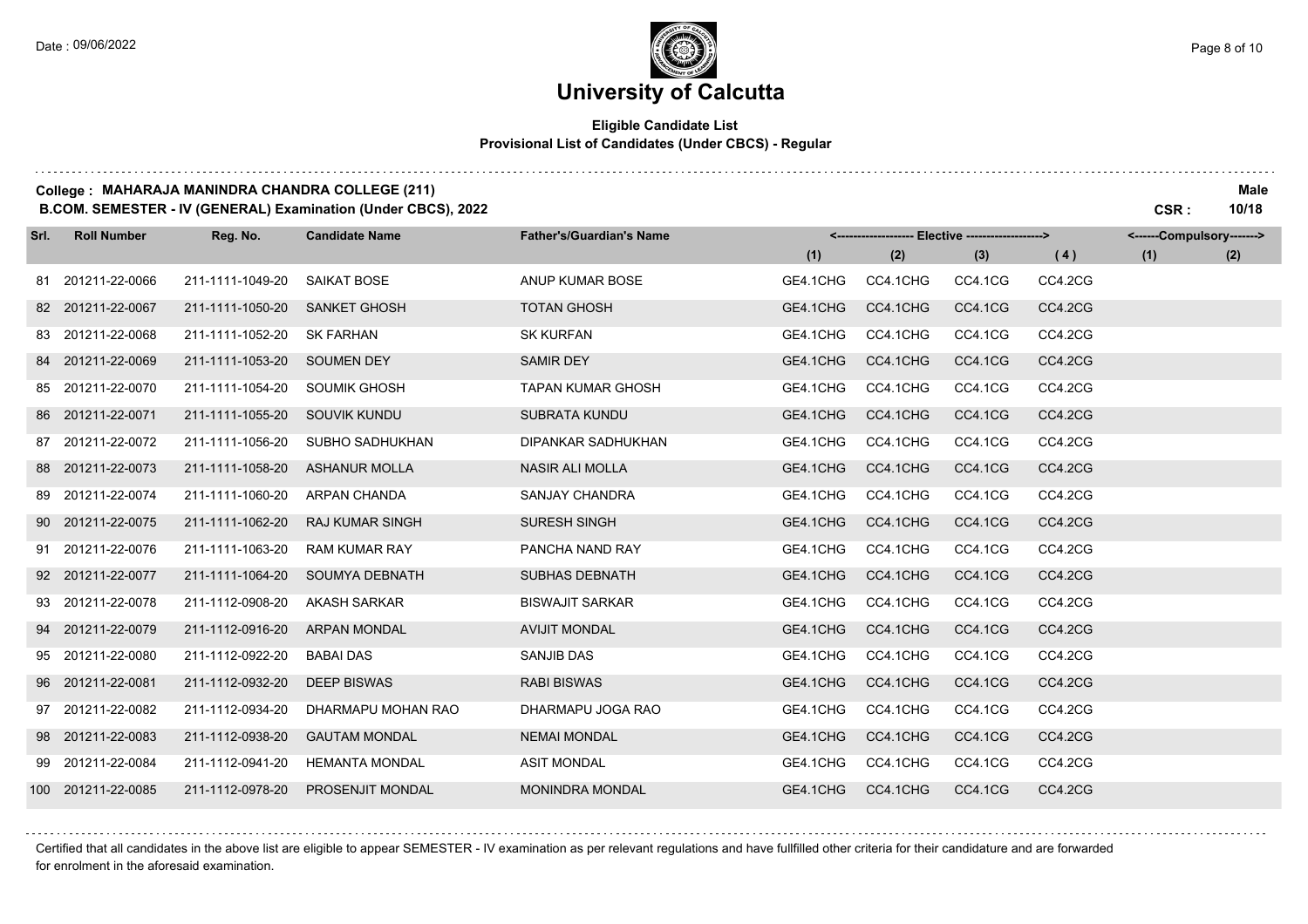### **Eligible Candidate List Provisional List of Candidates (Under CBCS) - Regular**

#### **College : MAHARAJA MANINDRA CHANDRA COLLEGE (211) Male**

**B.COM. SEMESTER - IV (GENERAL) Examination (Under CBCS), 2022 CSR : 10/18**

| Srl. | <b>Roll Number</b> | Reg. No.         | <b>Candidate Name</b>    | <b>Father's/Guardian's Name</b> |          | <------------------- Elective ------------------> |         |         | <------Compulsory-------> |     |
|------|--------------------|------------------|--------------------------|---------------------------------|----------|---------------------------------------------------|---------|---------|---------------------------|-----|
|      |                    |                  |                          |                                 | (1)      | (2)                                               | (3)     | (4)     | (1)                       | (2) |
|      | 101 201211-22-0086 | 211-1112-0990-20 | <b>ROHAN MAJHI</b>       | <b>TAPAN MAJHI</b>              | GE4.1CHG | CC4.1CHG                                          | CC4.1CG | CC4.2CG |                           |     |
|      | 102 201211-22-0087 | 211-1112-0993-20 | <b>SAGAR MONDAL</b>      | <b>UTTAM MONDAL</b>             | GE4.1CHG | CC4.1CHG                                          | CC4.1CG | CC4.2CG |                           |     |
|      | 103 201211-22-0088 | 211-1112-1003-20 | SAYAN RAJBANSHI          | <b>BHIM RAJBANSHI</b>           | GE4.1CHG | CC4.1CHG                                          | CC4.1CG | CC4.2CG |                           |     |
|      | 104 201211-22-0090 | 211-1112-1012-20 | <b>SOURAV DAS</b>        | <b>KRISHNA DAS</b>              | GE4.1CHG | CC4.1CHG                                          | CC4.1CG | CC4.2CG |                           |     |
|      | 105 201211-22-0091 | 211-1112-1017-20 | <b>SUBHAM BISWAS</b>     | <b>NIRMAL BISWAS</b>            | GE4.1CHG | CC4.1CHG                                          | CC4.1CG | CC4.2CG |                           |     |
|      | 106 201211-22-0092 | 211-1112-1018-20 | <b>SUBHAM RAJAK</b>      | <b>DIPAK KUMAR RAJAK</b>        | GE4.1CHG | CC4.1CHG                                          | CC4.1CG | CC4.2CG |                           |     |
|      | 107 201211-22-0093 | 211-1112-1019-20 | SUBHANKAR SARDAR         | SANKAR SARDAR                   | GE4.1CHG | CC4.1CHG                                          | CC4.1CG | CC4.2CG |                           |     |
|      | 108 201211-22-0094 | 211-1112-1022-20 | SUDEEPTA PANDIT          | RAMENDRA KRISHNA PANDIT         | GE4.1CHG | CC4.1CHG                                          | CC4.1CG | CC4.2CG |                           |     |
|      | 109 201211-22-0095 | 211-1112-1023-20 | SUDHANSU RANJAN SHARMA   | SHAMBHU NATH SHARMA             | GE4.1CHG | CC4.1CHG                                          | CC4.1CG | CC4.2CG |                           |     |
|      | 110 201211-22-0096 | 211-1112-1024-20 | <b>SUJAY DAS</b>         | <b>SUSHIL DAS</b>               | GE4.1CHG | CC4.1CHG                                          | CC4.1CG | CC4.2CG |                           |     |
|      | 111 201211-22-0097 | 211-1112-1025-20 | <b>SUPRATIK MONDAL</b>   | <b>MRIGANKA MANDAL</b>          | GE4.1CHG | CC4.1CHG                                          | CC4.1CG | CC4.2CG |                           |     |
|      | 112 201211-22-0098 | 211-1112-1027-20 | SURAJ BARUI              | <b>SAMARESH BARUI</b>           | GE4.1CHG | CC4.1CHG                                          | CC4.1CG | CC4.2CG |                           |     |
|      | 113 201211-22-0099 | 211-1112-1028-20 | <b>SURAJIT PRAMANICK</b> | SANTOSH PRAMANICK               | GE4.1CHG | CC4.1CHG                                          | CC4.1CG | CC4.2CG |                           |     |
|      | 114 201211-22-0100 | 211-1112-1032-20 | <b>SUVODIP DAS</b>       | LAT SANJIB KUMAR DAS            | GE4.1CHG | CC4.1CHG                                          | CC4.1CG | CC4.2CG |                           |     |
|      | 115 201211-22-0101 | 211-1112-1037-20 | TUHIN MONDAL             | <b>SWAPAN MONDAL</b>            | GE4.1CHG | CC4.1CHG                                          | CC4.1CG | CC4.2CG |                           |     |
|      | 116 201211-22-0102 | 211-1112-1059-20 | <b>BISWAJIT HALDER</b>   | <b>TAPAN HALDAR</b>             | GE4.1CHG | CC4.1CHG                                          | CC4.1CG | CC4.2CG |                           |     |
|      | 117 201211-22-0103 | 211-1113-0914-20 | <b>ANKIT PRASAD</b>      | <b>ASHOK PRASAD</b>             | GE4.1CHG | CC4.1CHG                                          | CC4.1CG | CC4.2CG |                           |     |
|      | 118 201211-22-0104 | 211-1113-0933-20 | DEEP DAS                 | LATE DIPAK DAS                  | GE4.1CHG | CC4.1CHG                                          | CC4.1CG | CC4.2CG |                           |     |
|      | 119 201211-22-0105 | 211-1114-0961-20 | NABA KUMAR BISWAS        | <b>BATUL BISWAS</b>             | GE4.1CHG | CC4.1CHG                                          | CC4.1CG | CC4.2CG |                           |     |
|      | 120 201211-22-0106 | 211-1114-0967-20 | <b>NILADRI MONDAL</b>    | <b>CHANDRANATH MONDAL</b>       | GE4.1CHG | CC4.1CHG                                          | CC4.1CG | CC4.2CG |                           |     |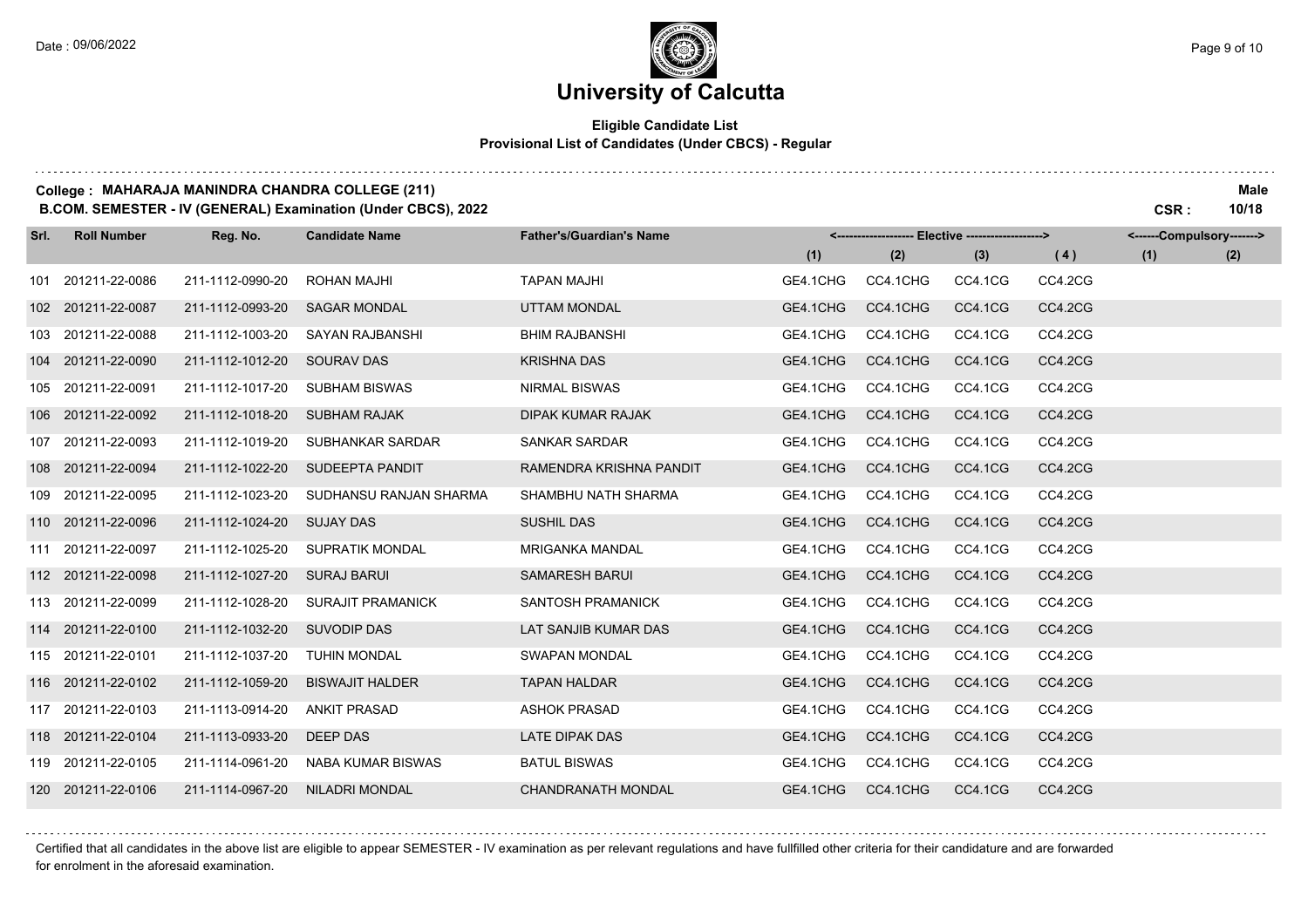. . . . . . .

### **University of Calcutta**

### **Eligible Candidate List Provisional List of Candidates (Under CBCS) - Regular**

#### **College : MAHARAJA MANINDRA CHANDRA COLLEGE (211) Male**

**B.COM. SEMESTER - IV (GENERAL) Examination (Under CBCS), 2022 CSR : 10/18**

| Srl. | <b>Roll Number</b> | Reg. No.         | <b>Candidate Name</b>    | <b>Father's/Guardian's Name</b> | <-------------------- Elective -------------------><br>(1)<br>(2)<br>(3) |          |         |         | <------Compulsory-------> |     |
|------|--------------------|------------------|--------------------------|---------------------------------|--------------------------------------------------------------------------|----------|---------|---------|---------------------------|-----|
|      |                    |                  |                          |                                 |                                                                          |          |         | (4)     | (1)                       | (2) |
| 121  | 201211-22-0107     | 211-1114-0968-20 | NITESH SHAW              | LATE SANKAR SHAW                | GE4.1CHG                                                                 | CC4.1CHG | CC4.1CG | CC4.2CG |                           |     |
|      | 122 201211-22-0108 | 211-1114-0988-20 | <b>RITIK KUMAR SHAW</b>  | <b>SHRAWAN SHAW</b>             | GE4.1CHG                                                                 | CC4.1CHG | CC4.1CG | CC4.2CG |                           |     |
|      | 123 201211-22-0109 | 211-1114-0994-20 | <b>SAGAR SEAL</b>        | SIBNATH SEAL                    | GE4.1CHG                                                                 | CC4.1CHG | CC4.1CG | CC4.2CG |                           |     |
|      | 124 201211-22-0110 | 211-1114-1004-20 | <b>SAYAN SUTRADHAR</b>   | SANKAR SUTRADHAR                | GE4.1CHG                                                                 | CC4.1CHG | CC4.1CG | CC4.2CG |                           |     |
|      | 125 201211-22-0111 | 211-1114-1009-20 | SOMENATH GHOSH           | <b>BALARAM GHOSH</b>            | GE4.1CHG                                                                 | CC4.1CHG | CC4.1CG | CC4.2CG |                           |     |
| 126  | 201211-22-0112     | 211-1114-1015-20 | <b>SUBHA GHOSH</b>       | SAMBHUNATH GHOSH                | GE4.1CHG                                                                 | CC4.1CHG | CC4.1CG | CC4.2CG |                           |     |
| 127  | 201211-22-0113     | 211-1115-0940-20 | <b>HAIDAR ALI MONDAL</b> | SAFIKUL ISLAM MONDAL            | GE4.1CHG                                                                 | CC4.1CHG | CC4.1CG | CC4.2CG |                           |     |
| 128  | 201211-22-0114     | 211-1115-0954-20 | <b>MAZHAR AHMED</b>      | <b>MD MOHASIN AHMED</b>         | GE4.1CHG                                                                 | CC4.1CHG | CC4.1CG | CC4.2CG |                           |     |
|      | 129 201211-22-0115 | 211-1115-1041-20 | <b>WASIM RAJA</b>        | <b>MD JUMMAN ALI</b>            | GE4.1CHG                                                                 | CC4.1CHG | CC4.1CG | CC4.2CG |                           |     |
|      | 130 201211-22-0231 | 211-1111-1105-20 | <b>DEEPAK SINGH</b>      | <b>DILIP PRASAD SINGH</b>       | GE4.1CHG                                                                 | CC4.1CHG | CC4.1CG | CC4.2CG |                           |     |
|      | 131 201211-22-0232 | 211-1111-1107-20 | <b>SAYAN RAKSHIT</b>     | SWAPAN CHANDRA RAKSHIT          | GE4.1CHG                                                                 | CC4.1CHG | CC4.1CG | CC4.2CG |                           |     |
|      | 132 201211-22-0233 | 211-1111-1108-20 | <b>NIKHIL ROMANI</b>     | <b>ARVIND ROMANI</b>            | GE4.1CHG                                                                 | CC4.1CHG | CC4.1CG | CC4.2CG |                           |     |
|      | 133 201211-22-0234 | 211-1111-1109-20 | <b>SAHIL MOLLA</b>       | <b>KHAYRUL MOLLA</b>            | GE4.1CHG                                                                 | CC4.1CHG | CC4.1CG | CC4.2CG |                           |     |
|      | 134 201211-22-0235 | 211-1111-1110-20 | SOMNATH DEY              | <b>TARAKNATH DEY</b>            | GE4.1CHG                                                                 | CC4.1CHG | CC4.1CG | CC4.2CG |                           |     |
|      | 135 201211-22-0236 | 211-1111-1111-20 | <b>SUNNY GHOSH</b>       | <b>PRADIP GHOSH</b>             | GE4.1CHG                                                                 | CC4.1CHG | CC4.1CG | CC4.2CG |                           |     |
|      | 136 201211-22-0237 | 211-1111-1113-20 | AKASH KUKRANIYA          | <b>ASHOK KUKRANIYA</b>          | GE4.1CHG                                                                 | CC4.1CHG | CC4.1CG | CC4.2CG |                           |     |
|      | 137 201211-22-0247 | 211-1111-1121-20 | <b>ADITYA DAS</b>        | <b>SANTO DAS</b>                | GE4.1CHG                                                                 | CC4.1CHG | CC4.1CG | CC4.2CG |                           |     |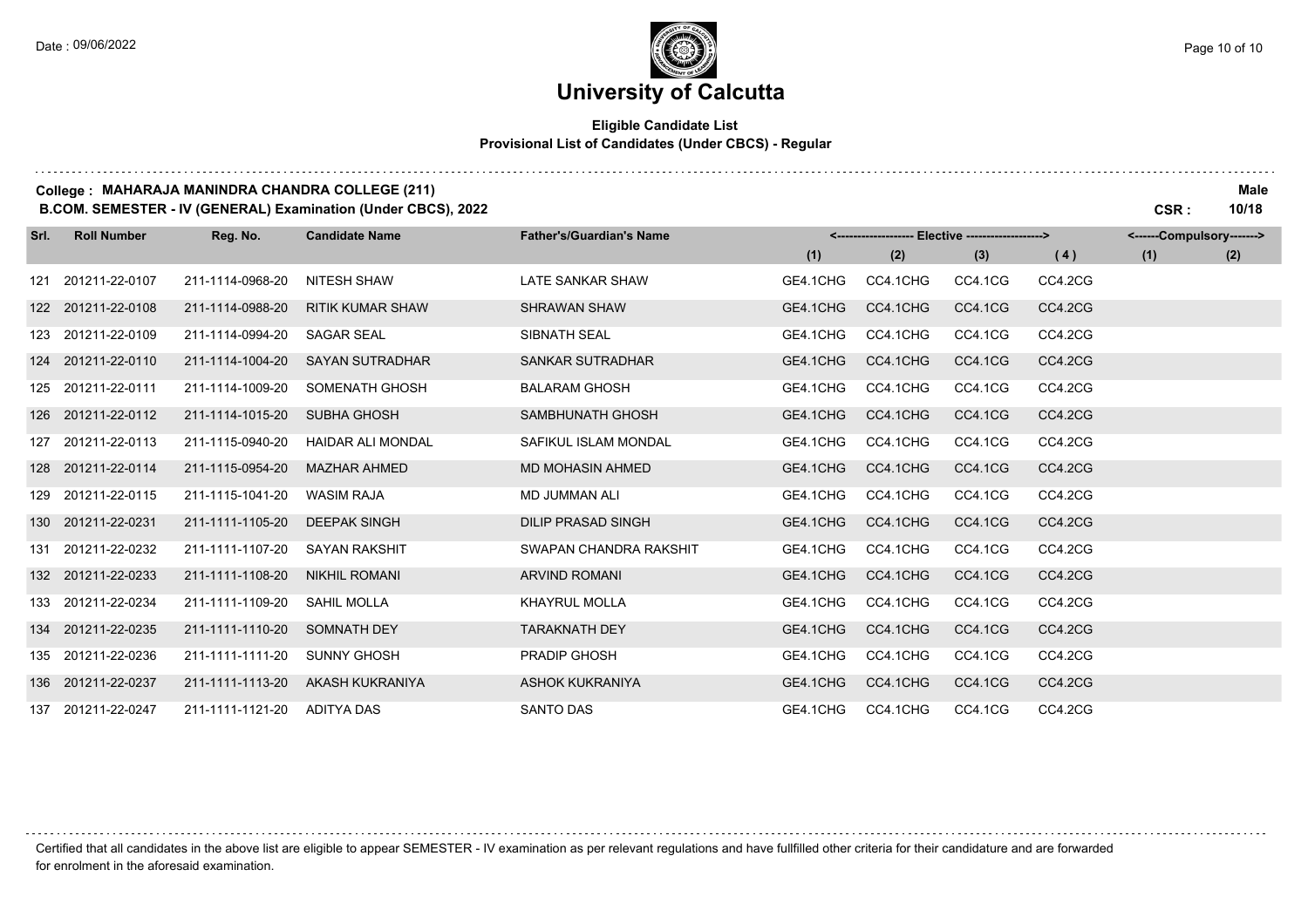### **University of Calcutta**

### **Eligible Candidate List**

**Provisional List of Candidates (Under CBCS) - Backlog**

| College : MAHARAJA MANINDRA CHANDRA COLLEGE (211)<br>B.COM. SEMESTER - IV (HONOURS) Examination (Under CBCS), 2022 |                    |                  |                       |                                 |          |          |         |         | <b>CSR :</b>              | Male<br>10/18 |
|--------------------------------------------------------------------------------------------------------------------|--------------------|------------------|-----------------------|---------------------------------|----------|----------|---------|---------|---------------------------|---------------|
| Srl.                                                                                                               | <b>Roll Number</b> | Rea. No.         | <b>Candidate Name</b> | <b>Father's/Guardian's Name</b> |          |          |         |         | <------Compulsory-------> |               |
|                                                                                                                    |                    |                  |                       |                                 | (1)      | 2        | (3)     | (4)     | (1)                       | (2)           |
|                                                                                                                    | 191211-21-0086     | 211-1112-0492-19 | SAYAN SAHA            | PAMPA SAHA                      | GE4.1CHG | CC4.1CHG | CC4.1CH | CC4.2CH |                           |               |

Certified that all candidates in the above list are eligible to appear SEMESTER - IV examination as per relevant regulations and have fullfilled other criteria for their candidature and are forwarded for enrolment in the aforesaid examination.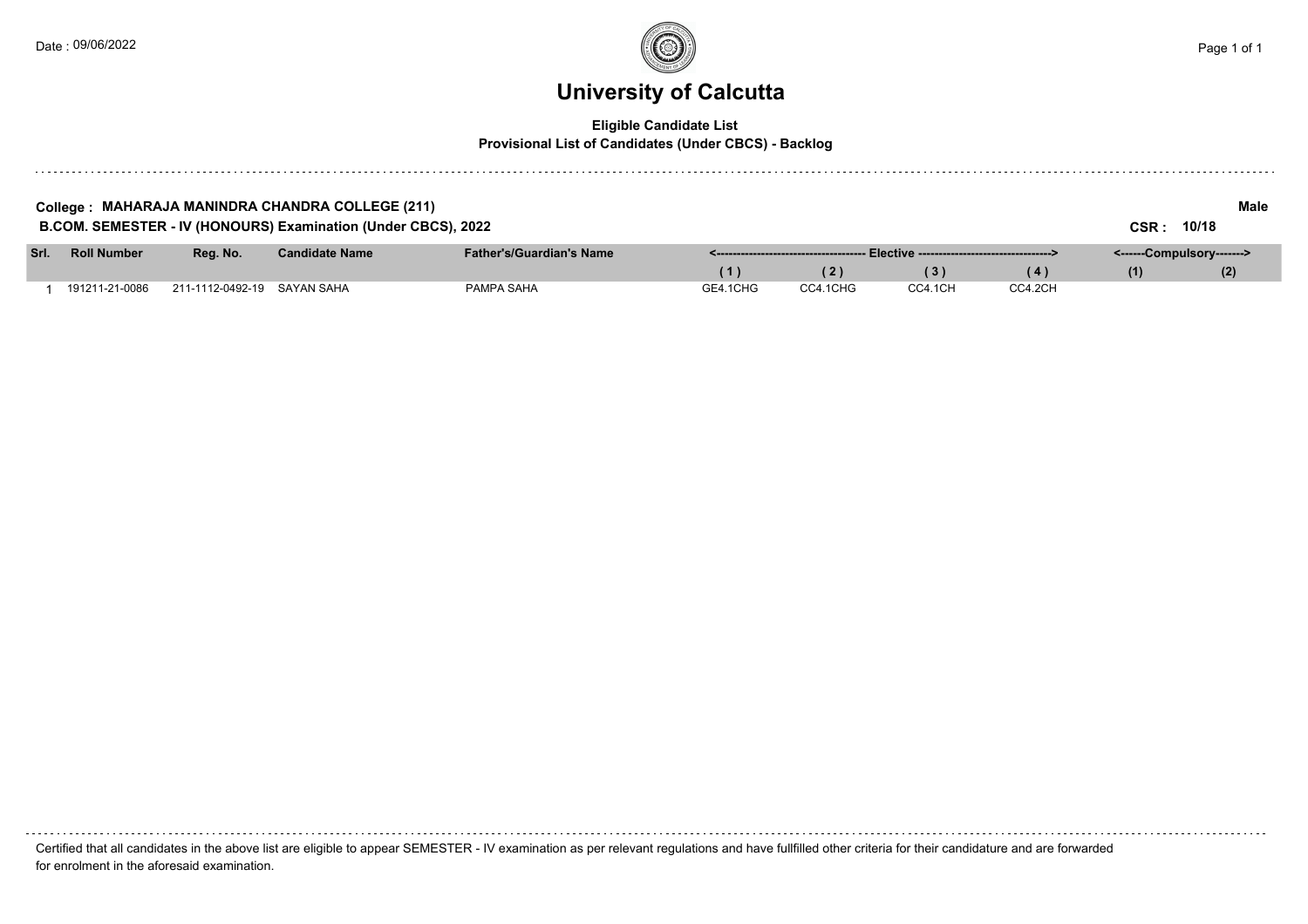#### **Eligible Candidate List Provisional List of Candidates (Under CBCS) - Backlog**

|      |                    |                             | College : MAHARAJA MANINDRA CHANDRA COLLEGE (211)<br>B.COM. SEMESTER - IV (GENERAL) Examination (Under CBCS), 2022 |                                 |          |               |     |         | 10/18<br>CSR :            | Male |
|------|--------------------|-----------------------------|--------------------------------------------------------------------------------------------------------------------|---------------------------------|----------|---------------|-----|---------|---------------------------|------|
| Srl. | <b>Roll Number</b> | Reg. No.                    | <b>Candidate Name</b>                                                                                              | <b>Father's/Guardian's Name</b> |          | Elective ---- |     |         | <------Compulsory-------> |      |
|      |                    |                             |                                                                                                                    |                                 | (1)      | (2)           | (3) | (4)     | (1)                       | (2)  |
|      | 181211-22-0018     | 211-1111-0760-18 AMIT SINGH |                                                                                                                    | LT ASHOK SINGH                  |          |               |     | CC4.2CG |                           |      |
|      | 181211-22-0145     |                             | 211-1112-0856-18 SUBHADEEP MONDAL                                                                                  | PRABIR MONDAL                   | GE4.1CHG |               |     |         |                           |      |

Certified that all candidates in the above list are eligible to appear SEMESTER - IV examination as per relevant regulations and have fullfilled other criteria for their candidature and are forwarded for enrolment in the aforesaid examination.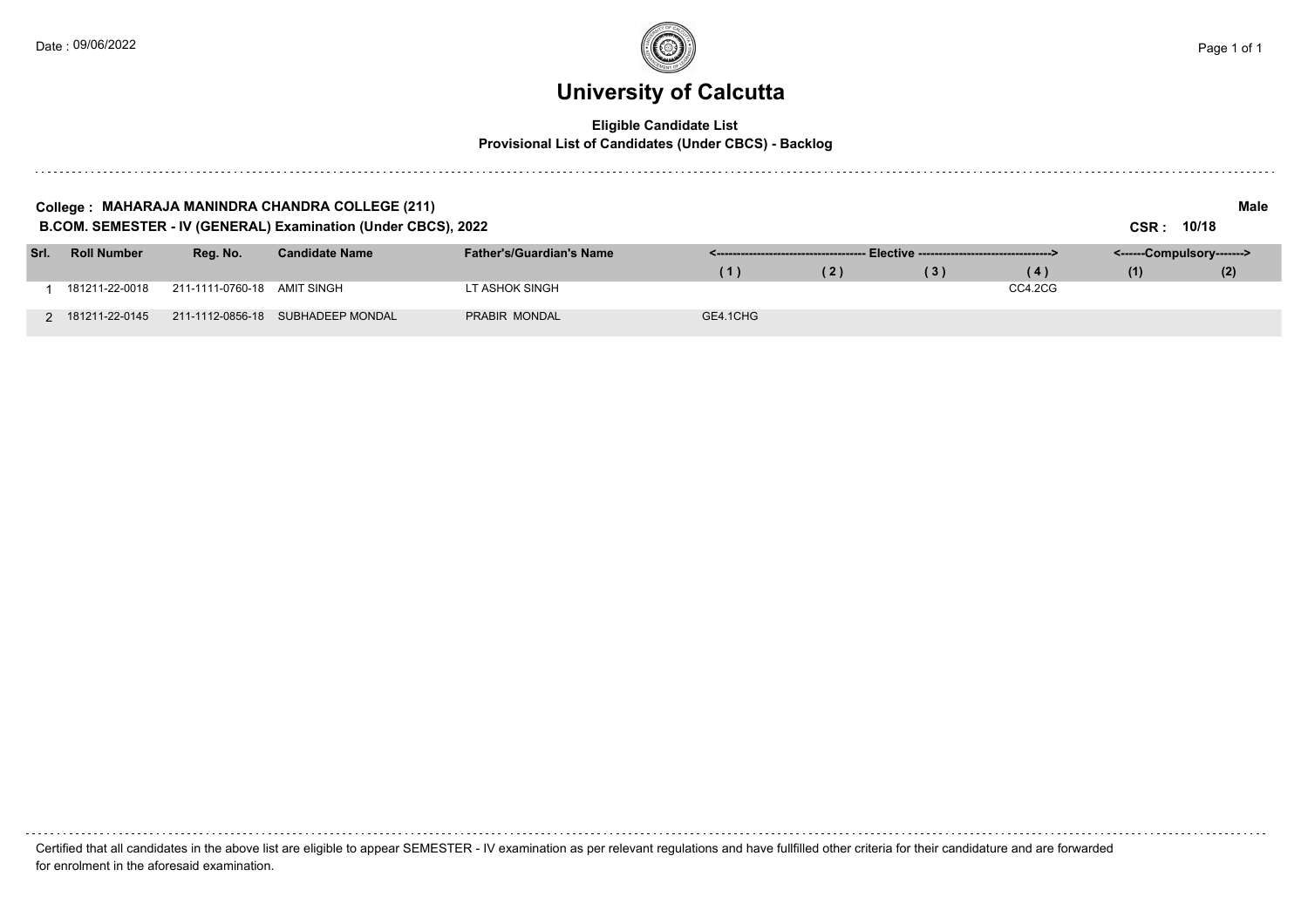. . . . . . . . . .

### **University of Calcutta**

#### **Eligible Candidate List Provisional List of Candidates (Under CBCS) - Backlog**

|      |                    |                  | College : MAHARAJA MANINDRA CHANDRA COLLEGE (211)<br>B.COM. SEMESTER - IV (HONOURS) Examination (Under CBCS), 2022 |                                 |          |          |                                               |         | CSR: 64/17                | Female |
|------|--------------------|------------------|--------------------------------------------------------------------------------------------------------------------|---------------------------------|----------|----------|-----------------------------------------------|---------|---------------------------|--------|
| Srl. | <b>Roll Number</b> | Reg. No.         | <b>Candidate Name</b>                                                                                              | <b>Father's/Guardian's Name</b> |          |          | Elective -----------------------------------> |         | <------Compulsory-------> |        |
|      |                    |                  |                                                                                                                    |                                 | (1)      | (2)      | (3)                                           | (4)     | (1)                       | (2)    |
|      | 171211-11-0033     | 211-1212-0145-17 | PINKY HALDER                                                                                                       | <b>SANKAR HALDER</b>            |          |          |                                               | CC4.2CH |                           |        |
|      | 2 171211-11-0064   | 211-1211-0076-17 | SUBHAGNI SINGH                                                                                                     | AJIT KUMAR SINGH                | GE4.1CHG | CC4.1CHG | CC4.1CH                                       | CC4.2CH |                           |        |

Certified that all candidates in the above list are eligible to appear SEMESTER - IV examination as per relevant regulations and have fullfilled other criteria for their candidature and are forwarded for enrolment in the aforesaid examination.

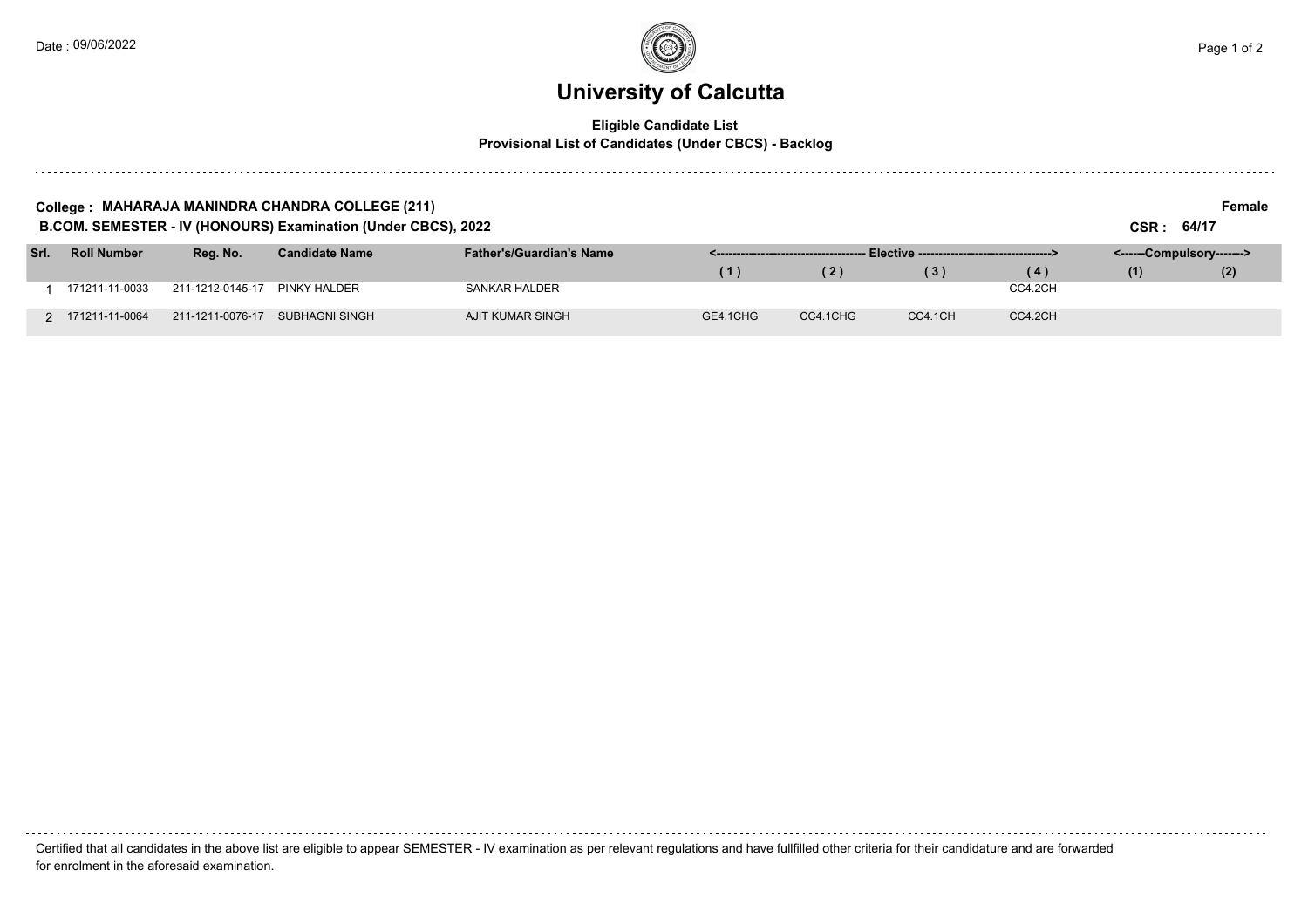### **University of Calcutta**

#### **Eligible Candidate List Provisional List of Candidates (Under CBCS) - Backlog**

#### **College : MAHARAJA MANINDRA CHANDRA COLLEGE (211) Male**

**B.COM. SEMESTER - IV (HONOURS) Examination (Under CBCS), 2022 CSR : 64/17**

| Srl. | <b>Roll Number</b> | Reg. No.         | <b>Candidate Name</b> | <b>Father's/Guardian's Name</b> |          |          |                   |         | <------Compulsory-------> |     |  |
|------|--------------------|------------------|-----------------------|---------------------------------|----------|----------|-------------------|---------|---------------------------|-----|--|
|      |                    |                  |                       |                                 |          |          | $\lceil 3 \rceil$ |         |                           | (2) |  |
|      | 171211-21-0041     | 211-1111-0085-17 | DEVMALYA GHOSH        | .T JAYANTA GHOSH                | GE4.1CHG | CC4.1CHG | CC4.1CH           | CC4.2CH |                           |     |  |
|      | 171211-21-0094     | 211-1111-0103-17 | SHASHANK KUMAR GIRI   | DEVENDRA NATH GIRI              | GE4.1CHG | CC4.1CHG | CC4.1CH           | CC4.2CH |                           |     |  |

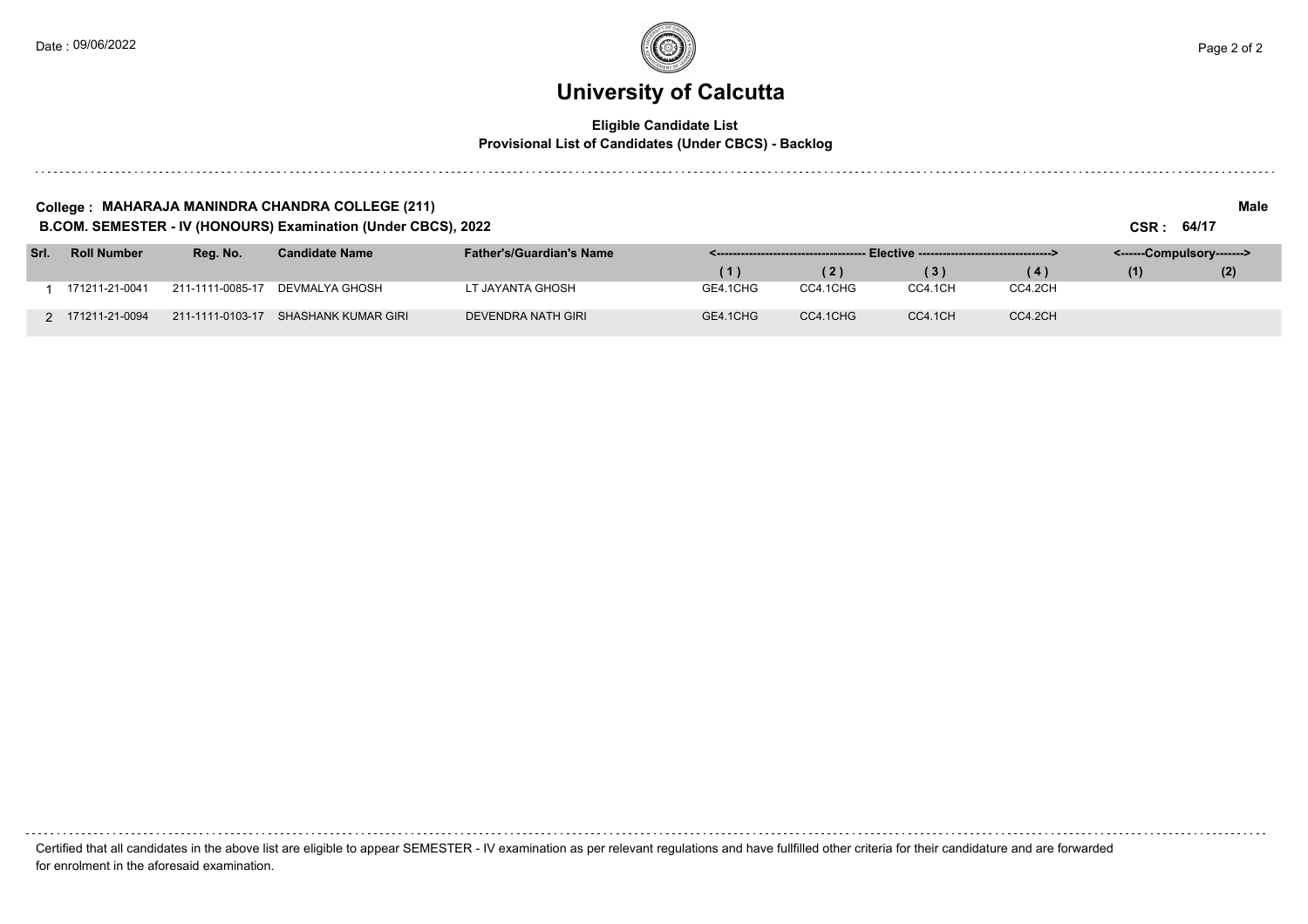### **University of Calcutta**

#### **Eligible Candidate List Provisional List of Candidates (Under CBCS) - Backlog**

#### **College : MAHARAJA MANINDRA CHANDRA COLLEGE (211) Female**

**B.COM. SEMESTER - IV (GENERAL) Examination (Under CBCS), 2022 CSR : 64/17**

| Srl. | <b>Roll Number</b> | Reg. No.         | <b>Candidate Name</b> | <b>Father's/Guardian's Name</b> |          |          |         |         | <------Compulsory-------> |     |
|------|--------------------|------------------|-----------------------|---------------------------------|----------|----------|---------|---------|---------------------------|-----|
|      |                    |                  |                       |                                 | (1)      | (2)      | (3)     | (4)     | (1)                       | (2) |
|      | 171211-12-0014     | 211-1211-0381-17 | MADHU VERMA           | <b>DILIP VERMA</b>              |          |          | CC4.1CG |         |                           |     |
|      | 2 171211-12-0023   | 211-1212-0350-17 | PAYEL MONDAL          | <b>BADAL MONDAL</b>             | GE4.1CHG | CC4.1CHG | CC4.1CG | CC4.2CG |                           |     |
|      | 3 171211-12-0024   | 211-1212-0228-17 | PAYEL MONDAL          | <b>RABI MONDAL</b>              | GE4.1CHG |          | CC4.1CG | CC4.2CG |                           |     |
|      | 4 171211-12-0029   | 211-1211-0242-17 | PRIYANKA JANA         | AMAR JANA                       | GE4.1CHG |          | CC4.1CG | CC4.2CG |                           |     |
|      | 5 171211-12-0035   | 211-1211-0276-17 | RAMANDIP KAUR         | <b>AVTAR SINGH</b>              | GE4.1CHG | CC4.1CHG | CC4.1CG | CC4.2CG |                           |     |